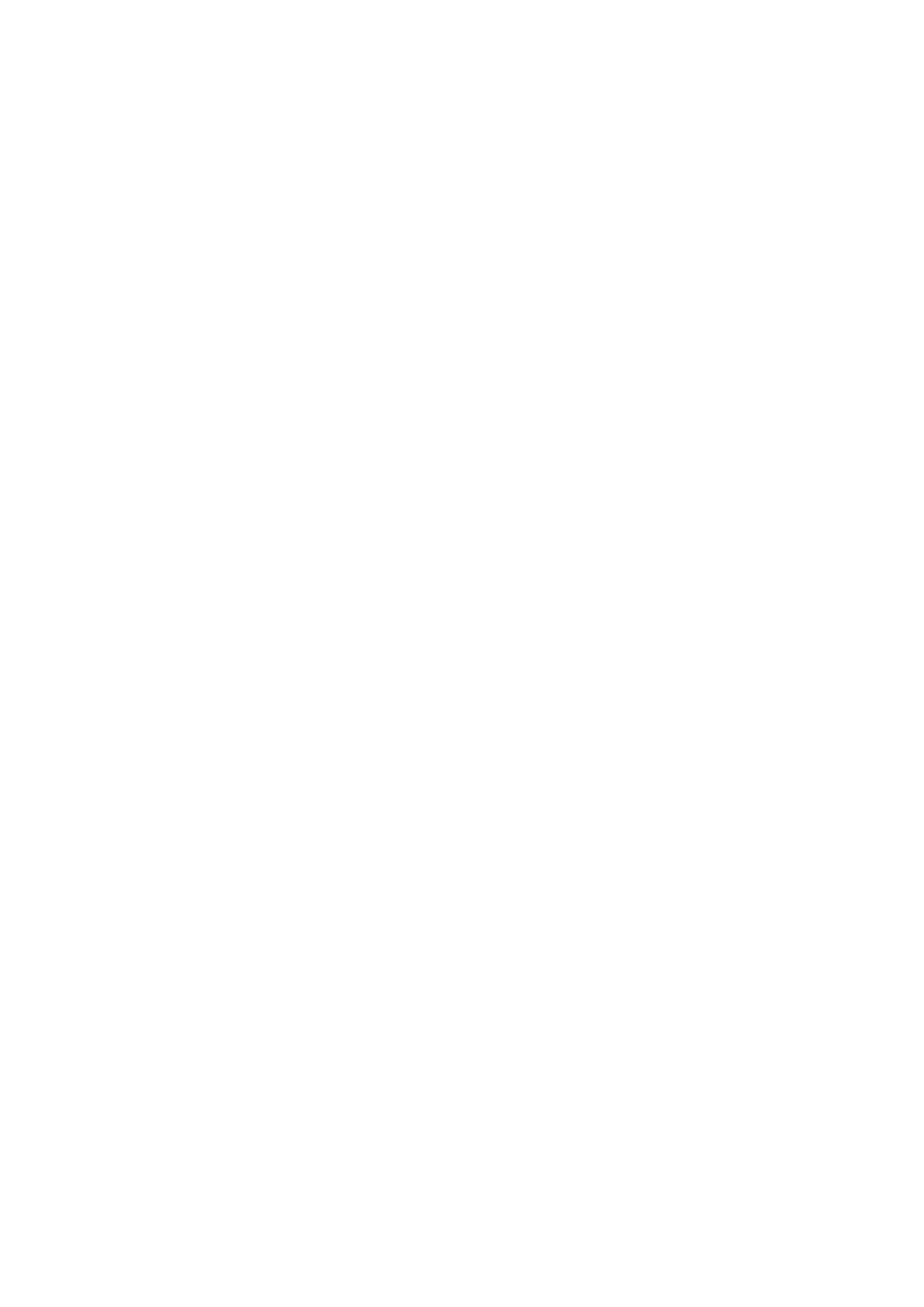| <b>DISTRICT: Chitawan</b><br>$[35]$ |                  | V.D.C./MUNICIPALITY: Ayodhyapuri |                   | [1]           |
|-------------------------------------|------------------|----------------------------------|-------------------|---------------|
| <b>WARD</b>                         | <b>HOUSEHOLD</b> |                                  | <b>POPULATION</b> |               |
|                                     |                  | <b>TOTAL</b>                     | <b>MALE</b>       | <b>FEMALE</b> |
|                                     | 182              | 726                              | 320               | 406           |
| ົ                                   | 283              | 1,041                            | 447               | 594           |
| 3                                   | 177              | 654                              | 283               | 371           |
|                                     | 45               | 190                              | 85                | 105           |
| 5                                   | 175              | 611                              | 278               | 333           |
| 6                                   | 448              | 1,785                            | 813               | 972           |
|                                     | 267              | 1,133                            | 521               | 612           |
| 8                                   | 185              | 741                              | 321               | 420           |
| 9                                   | 793              | 3,812                            | 1,846             | 1,966         |
| <b>TOTAL</b>                        | 2,555            | 10,693                           | 4,914             | 5,779         |

| <b>DISTRICT: Chitawan</b><br>$[35]$ |                  | V.D.C./MUNICIPALITY: Bachhauli<br>[2] |                   |               |
|-------------------------------------|------------------|---------------------------------------|-------------------|---------------|
|                                     |                  |                                       | <b>POPULATION</b> |               |
| <b>WARD</b>                         | <b>HOUSEHOLD</b> | <b>TOTAL</b>                          | <b>MALE</b>       | <b>FEMALE</b> |
|                                     | 134              | 687                                   | 327               | 360           |
| 2                                   | 270              | 1,198                                 | 659               | 539           |
| 3                                   | 450              | 2,122                                 | 1.058             | 1,064         |
|                                     | 195              | 899                                   | 425               | 474           |
| 5                                   | 164              | 788                                   | 396               | 392           |
| 6                                   | 355              | 1,644                                 | 802               | 842           |
|                                     | 141              | 738                                   | 357               | 381           |
| 8                                   | 254              | 1,216                                 | 594               | 622           |
| 9                                   | 358              | 1,613                                 | 769               | 844           |
| <b>TOTAL</b>                        | 2,321            | 10,905                                | 5,387             | 5,518         |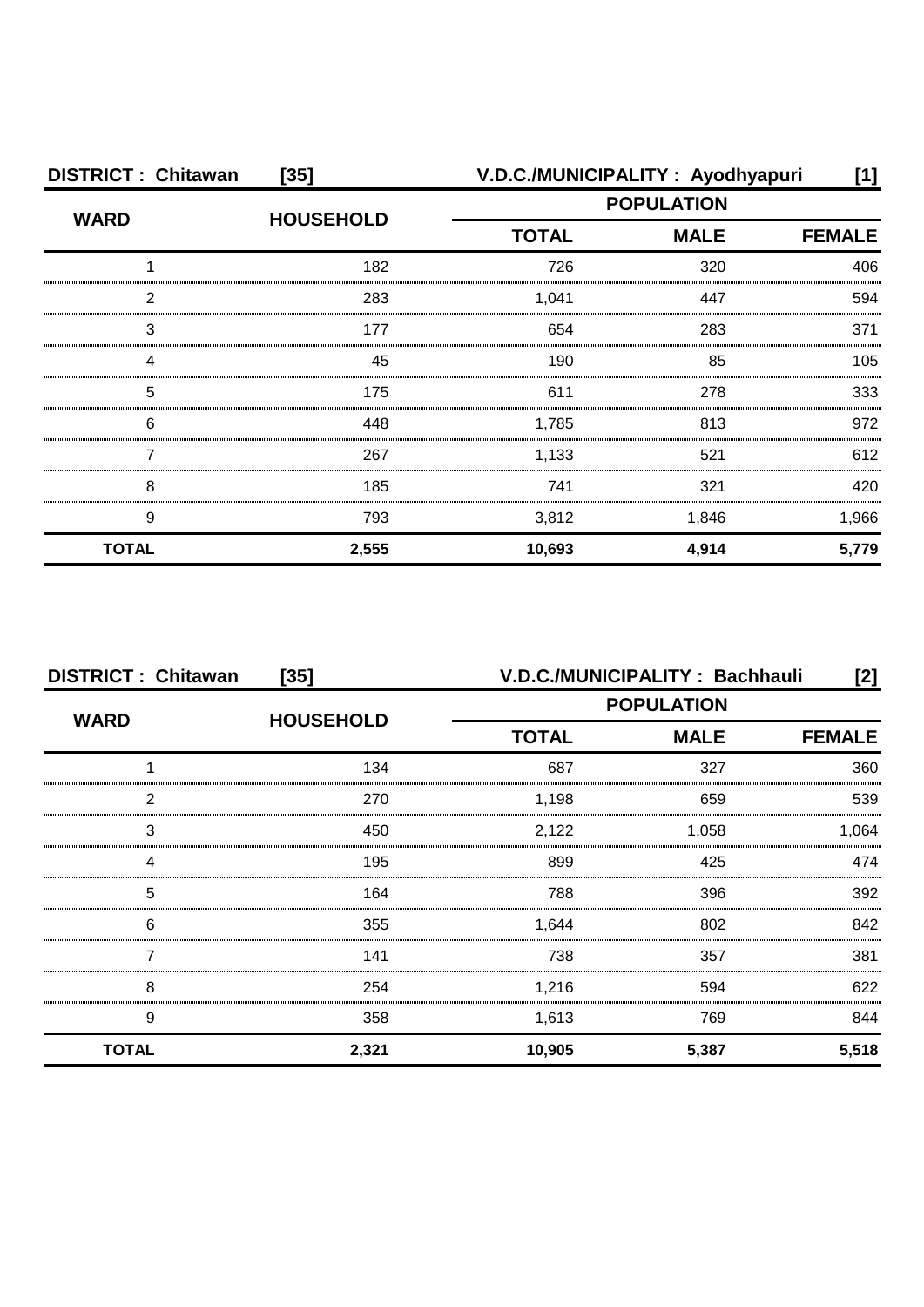| <b>DISTRICT: Chitawan</b> | $[35]$           | V.D.C./MUNICIPALITY : Bagauda<br>[3]         |                   |       |
|---------------------------|------------------|----------------------------------------------|-------------------|-------|
| <b>WARD</b>               | <b>HOUSEHOLD</b> |                                              | <b>POPULATION</b> |       |
|                           |                  | <b>MALE</b><br><b>TOTAL</b><br><b>FEMALE</b> |                   |       |
|                           | 323              | 1,334                                        | 591               | 743   |
| っ                         | 310              | 1,453                                        | 642               | 811   |
| 3                         | 450              | 1,862                                        | 859               | 1.003 |
|                           | 241              | 1,059                                        | 481               | 578   |
| 5                         | 89               | 427                                          | 190               | 237   |
| 6                         | 179              | 925                                          | 436               | 489   |
|                           | 157              | 649                                          | 277               | 372   |
| 8                         | 306              | 1,192                                        | 496               | 696   |
| 9                         | 477              | 2,012                                        | 884               | 1,128 |
| <b>TOTAL</b>              | 2,532            | 10,913                                       | 4,856             | 6,057 |

| <b>DISTRICT: Chitawan</b><br>$[35]$ |                  | V.D.C./MUNICIPALITY: Bhandara<br>[4] |             |               |
|-------------------------------------|------------------|--------------------------------------|-------------|---------------|
|                                     |                  | <b>POPULATION</b>                    |             |               |
| <b>WARD</b>                         | <b>HOUSEHOLD</b> | <b>TOTAL</b>                         | <b>MALE</b> | <b>FEMALE</b> |
|                                     | 1,093            | 4,905                                | 2,329       | 2,576         |
| 2                                   | 435              | 2,003                                | 934         | 1.069         |
| 3                                   | 135              | 705                                  | 340         | 365           |
| Δ                                   | 167              | 811                                  | 365         | 446           |
| 5                                   | 200              | 835                                  | 387         | 448           |
| 6                                   | 104              | 543                                  | 247         | 296           |
|                                     | 147              | 731                                  | 334         | 397           |
| 8                                   | 1,013            | 4,678                                | 2,160       | 2,518         |
| 9                                   | 195              | 910                                  | 433         | 477           |
| <b>TOTAL</b>                        | 3,489            | 16,121                               | 7,529       | 8,592         |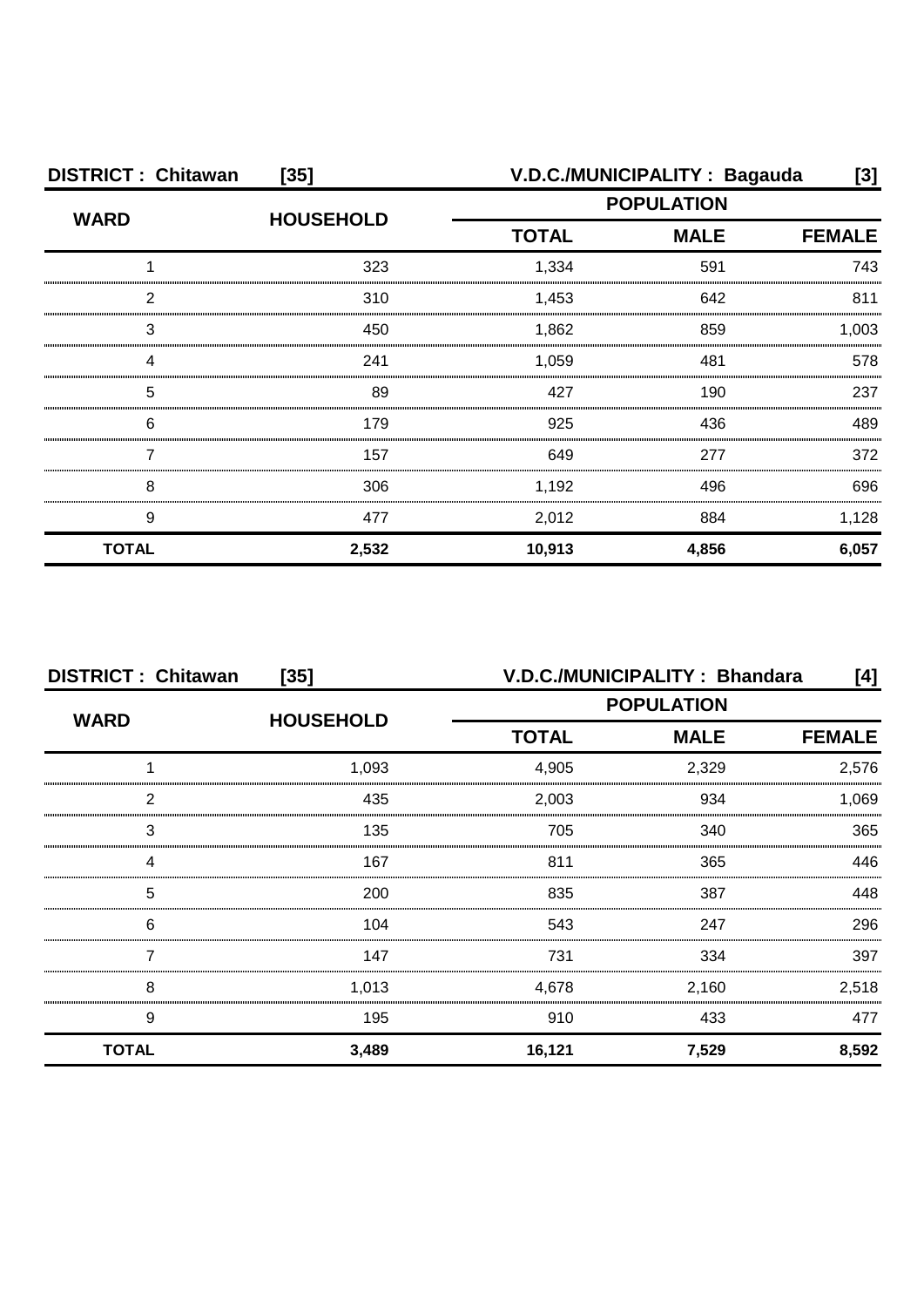| <b>DISTRICT: Chitawan</b> | $[35]$           | V.D.C./MUNICIPALITY: Bharatpur Municipality |                   | [5]           |
|---------------------------|------------------|---------------------------------------------|-------------------|---------------|
|                           |                  |                                             | <b>POPULATION</b> |               |
| <b>WARD</b>               | <b>HOUSEHOLD</b> | <b>TOTAL</b>                                | <b>MALE</b>       | <b>FEMALE</b> |
|                           | 1,500            | 6,115                                       | 3,098             | 3,017         |
| 2                         | 4,164            | 16,218                                      | 8,035             | 8,183         |
| 3                         | 1,002            | 4,451                                       | 2,363             | 2,088         |
| 4                         | 3,529            | 14.461                                      | 7,760             | 6,701         |
| 5                         | 1,680            | 6,873                                       | 3,315             | 3,558         |
| 6                         | 1,954            | 7,609                                       | 3,595             | 4,014         |
|                           | 2,690            | 10,505                                      | 5,087             | 5,418         |
| 8                         | 1,566            | 6,845                                       | 3,287             | 3,558         |
| 9                         | 2,343            | 9,116                                       | 4,340             | 4,776         |
| 10                        | 6,477            | 21,844                                      | 11,042            | 10,802        |
| 11                        | 5,314            | 21,004                                      | 10,179            | 10,825        |
| 12                        | 2,837            | 10,939                                      | 5,364             | 5,575         |
| 13                        | 930              | 3,762                                       | 1,783             | 1,979         |
| 14                        | 953              | 4,094                                       | 1,927             | 2,167         |
| <b>TOTAL</b>              | 36,939           | 143,836                                     | 71,175            | 72,661        |

| <b>DISTRICT: Chitawan</b><br>$[35]$ |                  | V.D.C./MUNICIPALITY: Birendranagar<br>[6] |             |               |
|-------------------------------------|------------------|-------------------------------------------|-------------|---------------|
| <b>WARD</b>                         | <b>HOUSEHOLD</b> | <b>POPULATION</b>                         |             |               |
|                                     |                  | <b>TOTAL</b>                              | <b>MALE</b> | <b>FEMALE</b> |
|                                     | 616              | 2,850                                     | 1,308       | 1,542         |
| 2                                   | 591              | 2,636                                     | 1,280       | 1,356         |
| 3                                   | 375              | 1,673                                     | 816         | 857           |
|                                     | 277              | 1.261                                     | 583         | 678           |
| 5                                   | 274              | 1,233                                     | 553         | 680           |
| 6                                   | 165              | 787                                       | 365         | 422           |
|                                     | 173              | 715                                       | 314         | 401           |
| 8                                   | 468              | 1,982                                     | 885         | 1,097         |
| 9                                   | 435              | 1,797                                     | 805         | 992           |
| <b>TOTAL</b>                        | 3,374            | 14,934                                    | 6,909       | 8,025         |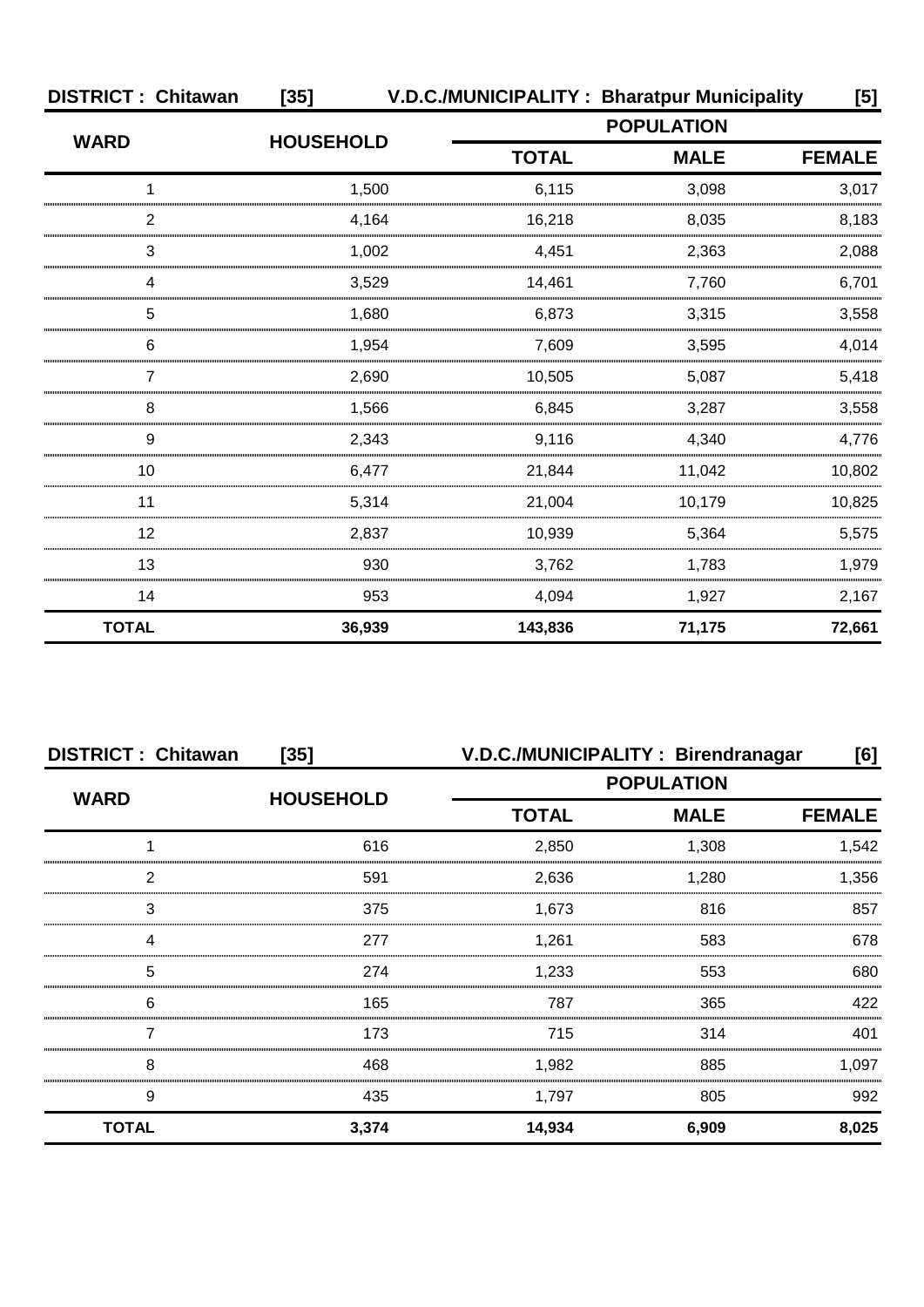| <b>DISTRICT: Chitawan</b><br>$[35]$ |                  | V.D.C./MUNICIPALITY: Chainpur |                   | [7]           |
|-------------------------------------|------------------|-------------------------------|-------------------|---------------|
| <b>WARD</b>                         | <b>HOUSEHOLD</b> |                               | <b>POPULATION</b> |               |
|                                     |                  | <b>MALE</b><br><b>TOTAL</b>   |                   | <b>FEMALE</b> |
|                                     | 618              | 2,691                         | 1,279             | 1,412         |
| ◠                                   | 503              | 2,290                         | 1,084             | 1,206         |
| 3                                   | 628              | 2,754                         | 1.272             | 1.482         |
|                                     | 284              | 1,425                         | 669               | 756           |
| 5                                   | 195              | 944                           | 424               | 520           |
| 6                                   | 263              | 1,184                         | 530               | 654           |
|                                     | 416              | 1,760                         | 814               | 946           |
| 8                                   | 434              | 1,882                         | 858               | 1,024         |
| 9                                   | 438              | 1,856                         | 822               | 1,034         |
| <b>TOTAL</b>                        | 3,779            | 16,786                        | 7,752             | 9,034         |

| <b>DISTRICT: Chitawan</b> | $[35]$           | V.D.C./MUNICIPALITY: Chandi Bhanjyang<br>[8] |                   |               |
|---------------------------|------------------|----------------------------------------------|-------------------|---------------|
| <b>WARD</b>               |                  |                                              | <b>POPULATION</b> |               |
|                           | <b>HOUSEHOLD</b> | <b>TOTAL</b>                                 | <b>MALE</b>       | <b>FEMALE</b> |
|                           | 28               | 159                                          | 79                | 80            |
| っ                         | 30               | 168                                          | 81                | 87            |
| 3                         |                  | 258                                          | 127               | 131           |
|                           | 65               | 419                                          | 232               | 187           |
| 5                         | 176              | 1.050                                        | 493               | 557           |
| 6                         | 130              | 825                                          | 411               | 414           |
|                           | 100              | 622                                          | 303               | 319           |
| 8                         | 91               | 533                                          | 272               | 261           |
| 9                         | 186              | 944                                          | 462               | 482           |
| <b>TOTAL</b>              | 847              | 4,978                                        | 2,460             | 2,518         |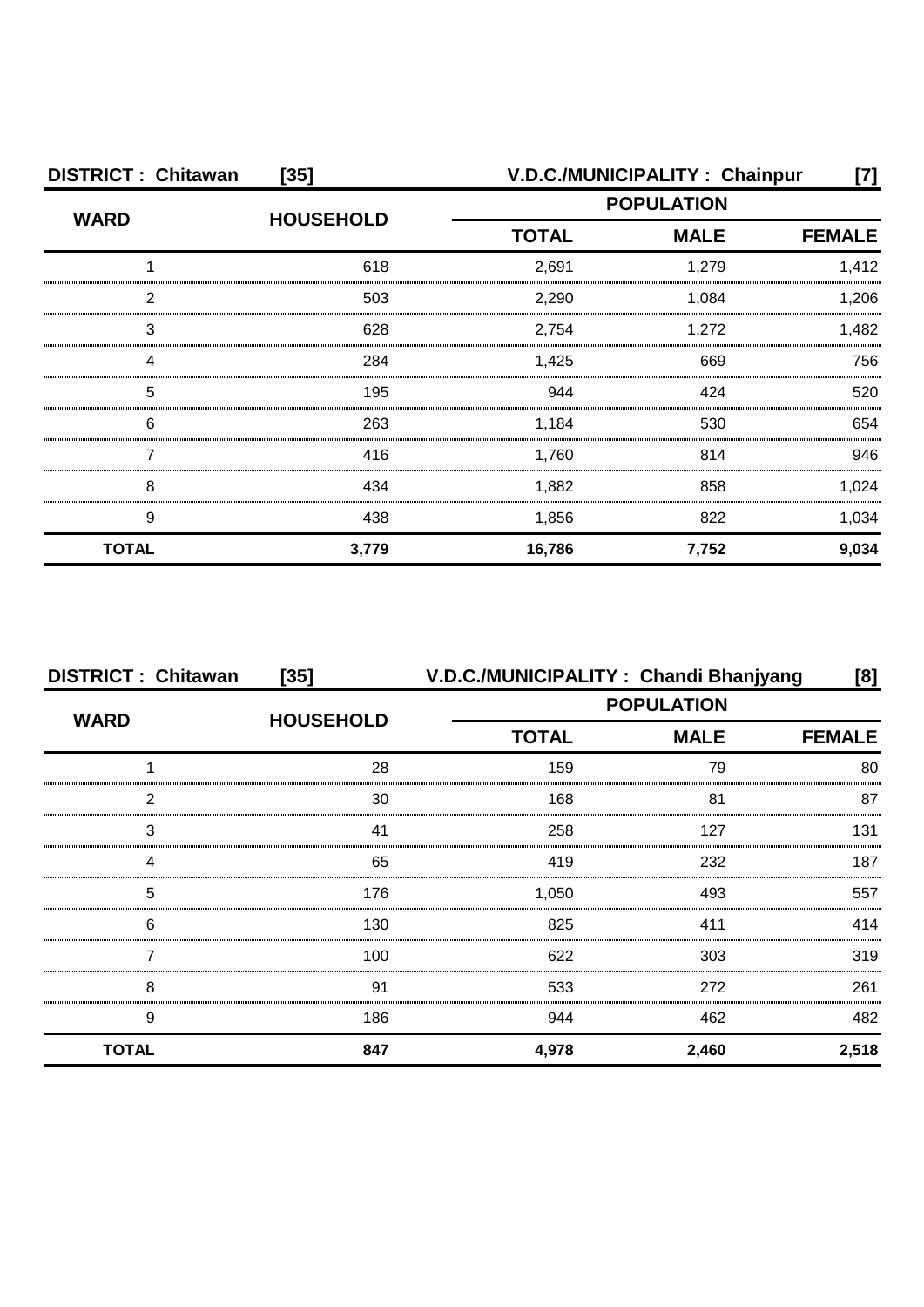| <b>DISTRICT: Chitawan</b><br>$[35]$ |                  | V.D.C./MUNICIPALITY: Dahakhani |       | [9]           |
|-------------------------------------|------------------|--------------------------------|-------|---------------|
| <b>WARD</b>                         | <b>HOUSEHOLD</b> | <b>POPULATION</b>              |       |               |
|                                     |                  | <b>TOTAL</b><br><b>MALE</b>    |       | <b>FEMALE</b> |
|                                     | 52               | 253                            | 117   | 136           |
| っ                                   | 61               | 323                            | 156   | 167           |
| 3                                   | 102              | 545                            | 272   | 273           |
|                                     | 57               | 294                            | 145   | 149           |
| 5                                   | 31               | 169                            | 78    | 91            |
| 6                                   | 114              | 601                            | 289   | 312           |
|                                     | 124              | 620                            | 288   | 332           |
| 8                                   | 114              | 519                            | 253   | 266           |
| 9                                   | 284              | 1,479                          | 706   | 773           |
| <b>TOTAL</b>                        | 939              | 4,803                          | 2,304 | 2,499         |

| <b>DISTRICT: Chitawan</b><br>$[35]$ |                  | V.D.C./MUNICIPALITY: Darechok<br>$[10]$ |             |               |
|-------------------------------------|------------------|-----------------------------------------|-------------|---------------|
|                                     |                  | <b>POPULATION</b>                       |             |               |
| <b>WARD</b>                         | <b>HOUSEHOLD</b> | <b>TOTAL</b>                            | <b>MALE</b> | <b>FEMALE</b> |
|                                     | 44               | 221                                     | 109         | 112           |
| 2                                   | 78               | 366                                     | 183         | 183           |
| 3                                   | 719              | 3,522                                   | 1,766       | .756          |
| Δ                                   | 659              | 2,932                                   | 1,497       | 1.435         |
| 5                                   | 92               | 455                                     | 227         | 228           |
| 6                                   | 50               | 302                                     | 147         | 155           |
|                                     | 180              | 820                                     | 412         | 408           |
| 8                                   | 35               | 195                                     | 116         | 79            |
| 9                                   | 172              | 794                                     | 379         | 415           |
| <b>TOTAL</b>                        | 2,029            | 9,607                                   | 4,836       | 4,771         |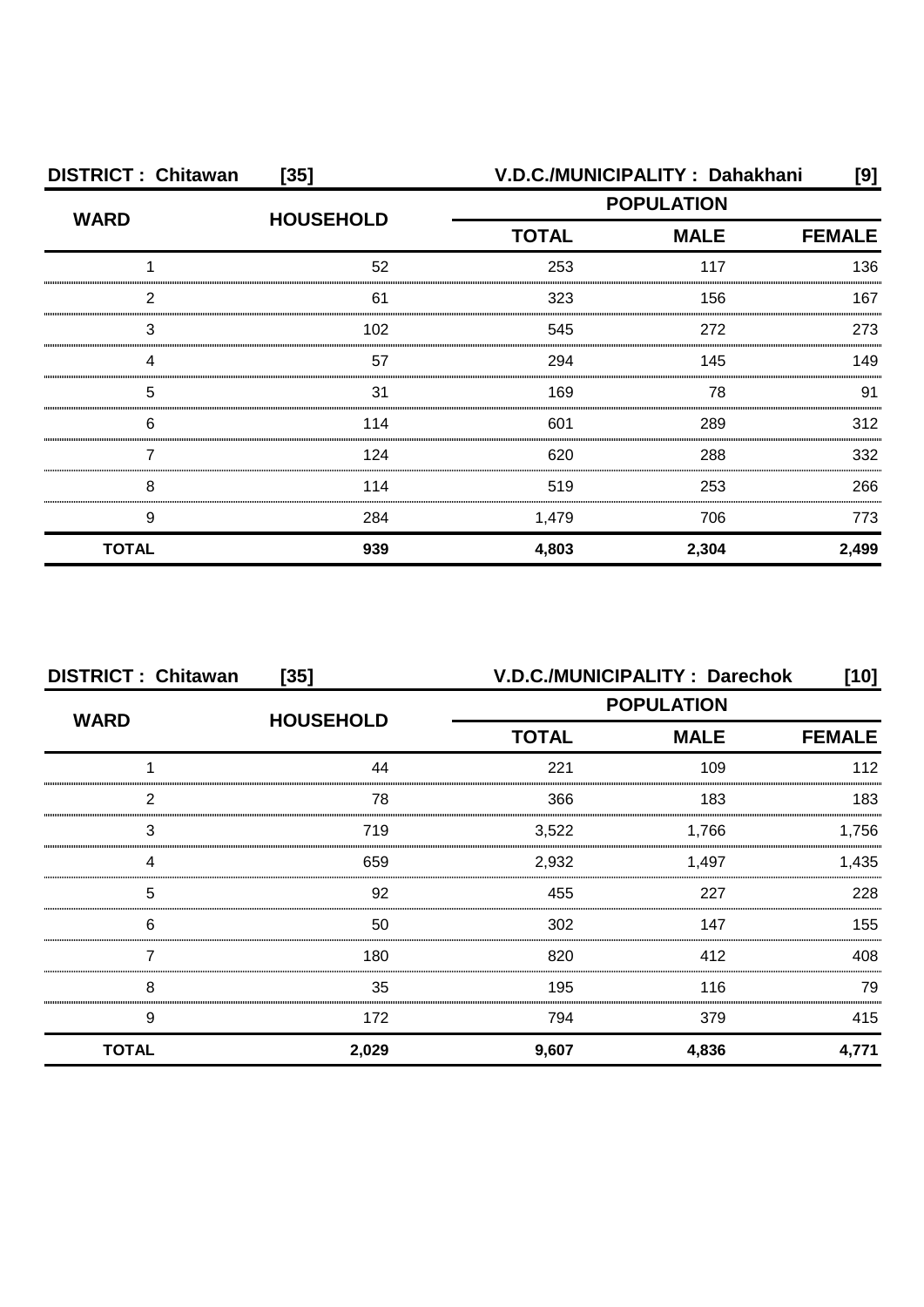| <b>DISTRICT: Chitawan</b><br>$[35]$ |                  |                   | V.D.C./MUNICIPALITY: Dibyanagar | $[11]$        |
|-------------------------------------|------------------|-------------------|---------------------------------|---------------|
| <b>WARD</b>                         | <b>HOUSEHOLD</b> | <b>POPULATION</b> |                                 |               |
|                                     |                  | <b>TOTAL</b>      | <b>MALE</b>                     | <b>FEMALE</b> |
|                                     | 203              | 800               | 384                             | 416           |
| ົ                                   | 253              | 1,146             | 520                             | 626           |
| 3                                   | 188              | 877               | 371                             | 506           |
|                                     | 46               | 256               | 115                             | 141           |
| 5                                   | 98               | 418               | 193                             | 225           |
| 6                                   | 323              | 1,415             | 636                             | 779           |
|                                     | 238              | 1,003             | 481                             | 522           |
| 8                                   | 347              | 1,408             | 623                             | 785           |
| 9                                   | 240              | 1,011             | 464                             | 547           |
| <b>TOTAL</b>                        | 1,936            | 8,334             | 3,787                           | 4,547         |

| <b>DISTRICT: Chitawan</b><br>$[35]$ |                  |              | V.D.C./MUNICIPALITY: Fulbari<br>[12] |               |  |
|-------------------------------------|------------------|--------------|--------------------------------------|---------------|--|
| <b>WARD</b>                         | <b>HOUSEHOLD</b> |              | <b>POPULATION</b>                    |               |  |
|                                     |                  | <b>TOTAL</b> | <b>MALE</b>                          | <b>FEMALE</b> |  |
|                                     | 144              | 598          | 299                                  | 299           |  |
| 2                                   | 68               | 275          | 118                                  | 157           |  |
| 3                                   | 130              | 546          | 252                                  | 294           |  |
|                                     | 49               | 187          | 89                                   | 98            |  |
| 5                                   | 66               | 270          | 116                                  | 154           |  |
| 6                                   | 113              | 445          | 212                                  | 233           |  |
|                                     | 66               | 275          | 120                                  | 155           |  |
| 8                                   | 159              | 678          | 308                                  | 370           |  |
| 9                                   | 150              | 588          | 277                                  | 311           |  |
| <b>TOTAL</b>                        | 945              | 3,862        | 1,791                                | 2,071         |  |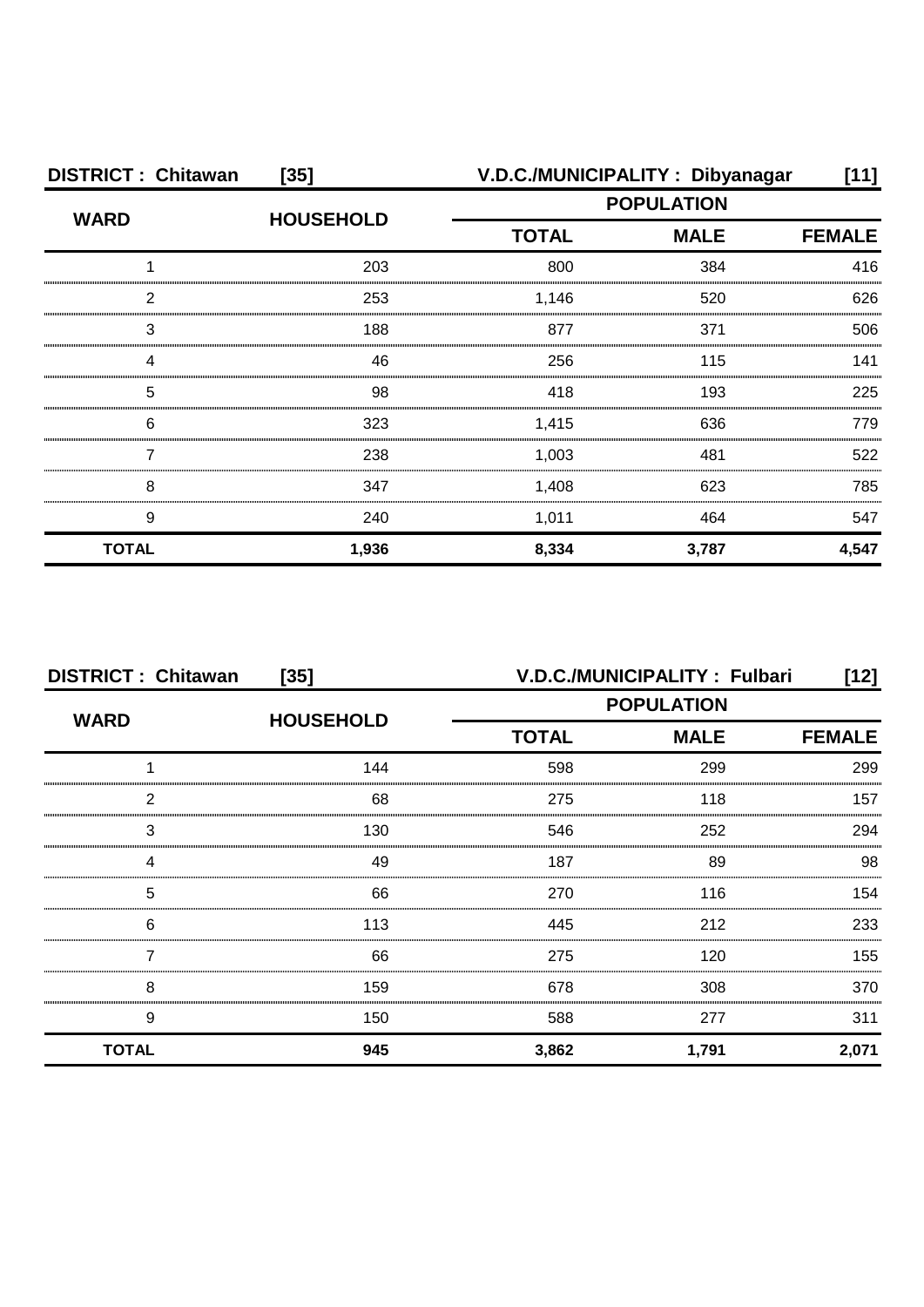| <b>DISTRICT: Chitawan</b><br>$[35]$ |                  |                   | V.D.C./MUNICIPALITY: Gardi | [13]          |
|-------------------------------------|------------------|-------------------|----------------------------|---------------|
| <b>WARD</b>                         | <b>HOUSEHOLD</b> | <b>POPULATION</b> |                            |               |
|                                     |                  | <b>TOTAL</b>      | <b>MALE</b>                | <b>FEMALE</b> |
|                                     | 163              | 714               | 307                        | 407           |
| 2                                   | 361              | 1,456             | 614                        | 842           |
| З                                   | 313              | 1.307             | 566                        | 741           |
|                                     | 163              | 738               | 322                        | 416           |
| 5                                   | 186              | 852               | 394                        | 458           |
| 6                                   | 151              | 661               | 294                        | 367           |
|                                     | 183              | 812               | 361                        | 451           |
| 8                                   | 484              | 2,006             | 902                        | 1,104         |
| 9                                   | 164              | 695               | 301                        | 394           |
| <b>TOTAL</b>                        | 2,168            | 9,241             | 4,061                      | 5,180         |

| <b>DISTRICT: Chitawan</b><br>$[35]$ |                  |              | V.D.C./MUNICIPALITY: Gitanagar | [14]          |
|-------------------------------------|------------------|--------------|--------------------------------|---------------|
| <b>WARD</b>                         | <b>HOUSEHOLD</b> |              | <b>POPULATION</b>              |               |
|                                     |                  | <b>TOTAL</b> | <b>MALE</b>                    | <b>FEMALE</b> |
|                                     | 449              | 1,841        | 861                            | 980           |
| っ                                   | 198              | 776          | 366                            | 410           |
| 3                                   | 119              | 511          | 247                            | 264           |
|                                     | 491              | 1,992        | 911                            | 1.081         |
| 5                                   | 493              | 2,038        | 970                            | 1.068         |
| 6                                   | 431              | 1,790        | 814                            | 976           |
|                                     | 630              | 2,558        | 1,237                          | 1,321         |
| 8                                   | 240              | 1,041        | 492                            | 549           |
| 9                                   | 324              | 1,382        | 655                            | 727           |
| <b>TOTAL</b>                        | 3,375            | 13,929       | 6,553                          | 7,376         |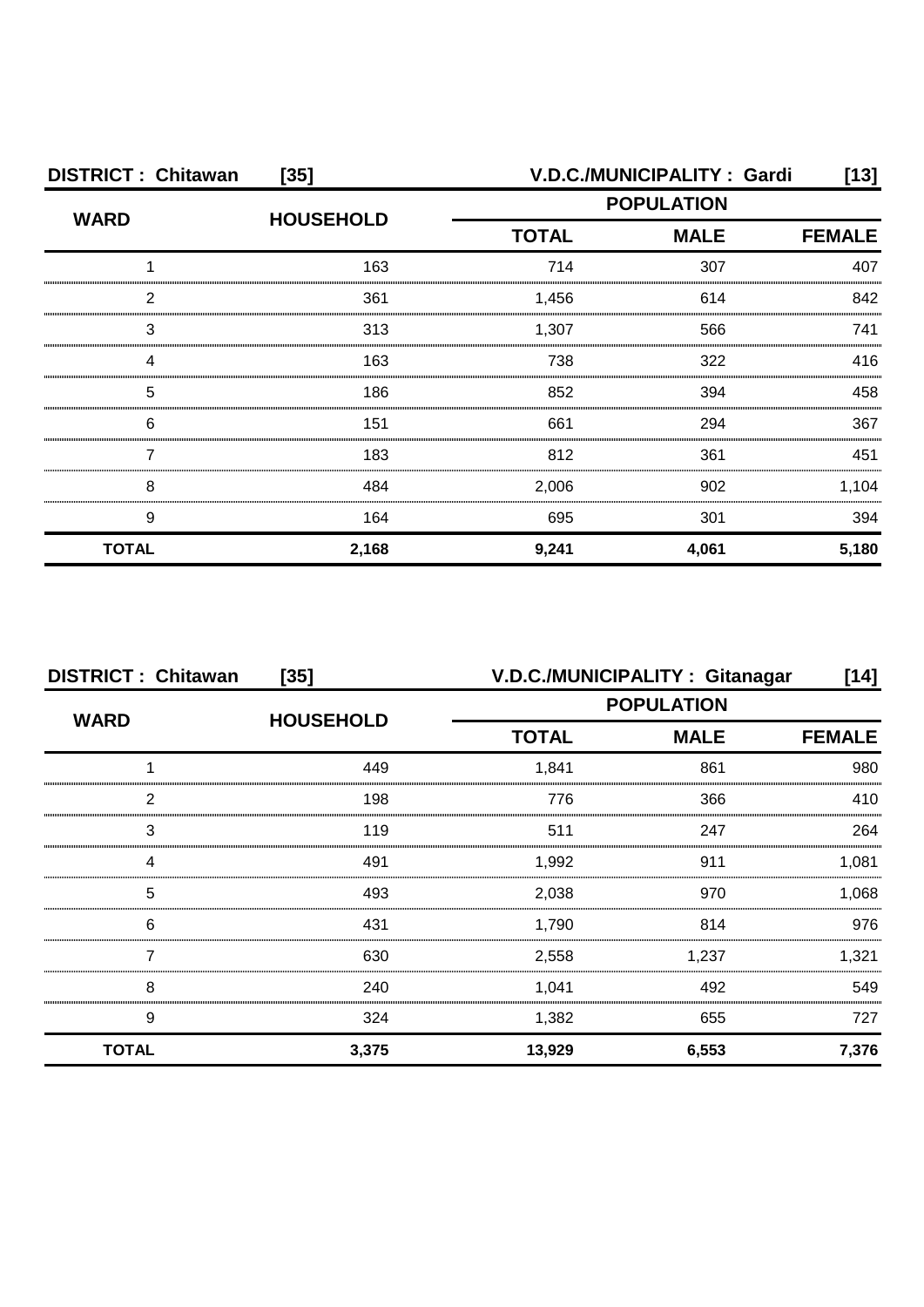| <b>DISTRICT: Chitawan</b> | $[35]$           |              | V.D.C./MUNICIPALITY: Gunjanagar | [15]          |
|---------------------------|------------------|--------------|---------------------------------|---------------|
| <b>WARD</b>               |                  |              | <b>POPULATION</b>               |               |
|                           | <b>HOUSEHOLD</b> | <b>TOTAL</b> | <b>MALE</b>                     | <b>FEMALE</b> |
|                           | 416              | 1,736        | 803                             | 933           |
| 2                         | 481              | 1,967        | 901                             | 1,066         |
| 3                         | 153              | 609          | 290                             | 319           |
|                           | 377              | 1,507        | 699                             | 808           |
| 5                         | 623              | 2,646        | 1,198                           | 1,448         |
| 6                         | 380              | 1,600        | 715                             | 885           |
|                           | 191              | 805          | 336                             | 469           |
| 8                         | 685              | 3,051        | 1,379                           | 1,672         |
| 9                         | 240              | 1,150        | 508                             | 642           |
| <b>TOTAL</b>              | 3,546            | 15,071       | 6,829                           | 8,242         |

| <b>DISTRICT: Chitawan</b><br>$[35]$ |                  | V.D.C./MUNICIPALITY: Jagatpur<br>[16] |                   |               |
|-------------------------------------|------------------|---------------------------------------|-------------------|---------------|
| <b>WARD</b>                         | <b>HOUSEHOLD</b> |                                       | <b>POPULATION</b> |               |
|                                     |                  | <b>TOTAL</b>                          | <b>MALE</b>       | <b>FEMALE</b> |
|                                     | 733              | 2,931                                 | 1,314             | 1,617         |
| っ                                   | 254              | 1,112                                 | 528               | 584           |
| 3                                   | 89               | 396                                   | 178               | 218           |
|                                     | 277              | 1,119                                 | 521               | 598           |
| 5                                   | 141              | 622                                   | 285               | 337           |
| 6                                   | 160              | 698                                   | 322               | 376           |
|                                     | 269              | 1,181                                 | 563               | 618           |
| 8                                   | 153              | 697                                   | 340               | 357           |
| 9                                   | 559              | 2,439                                 | 1,166             | 1,273         |
| <b>TOTAL</b>                        | 2,635            | 11,195                                | 5,217             | 5,978         |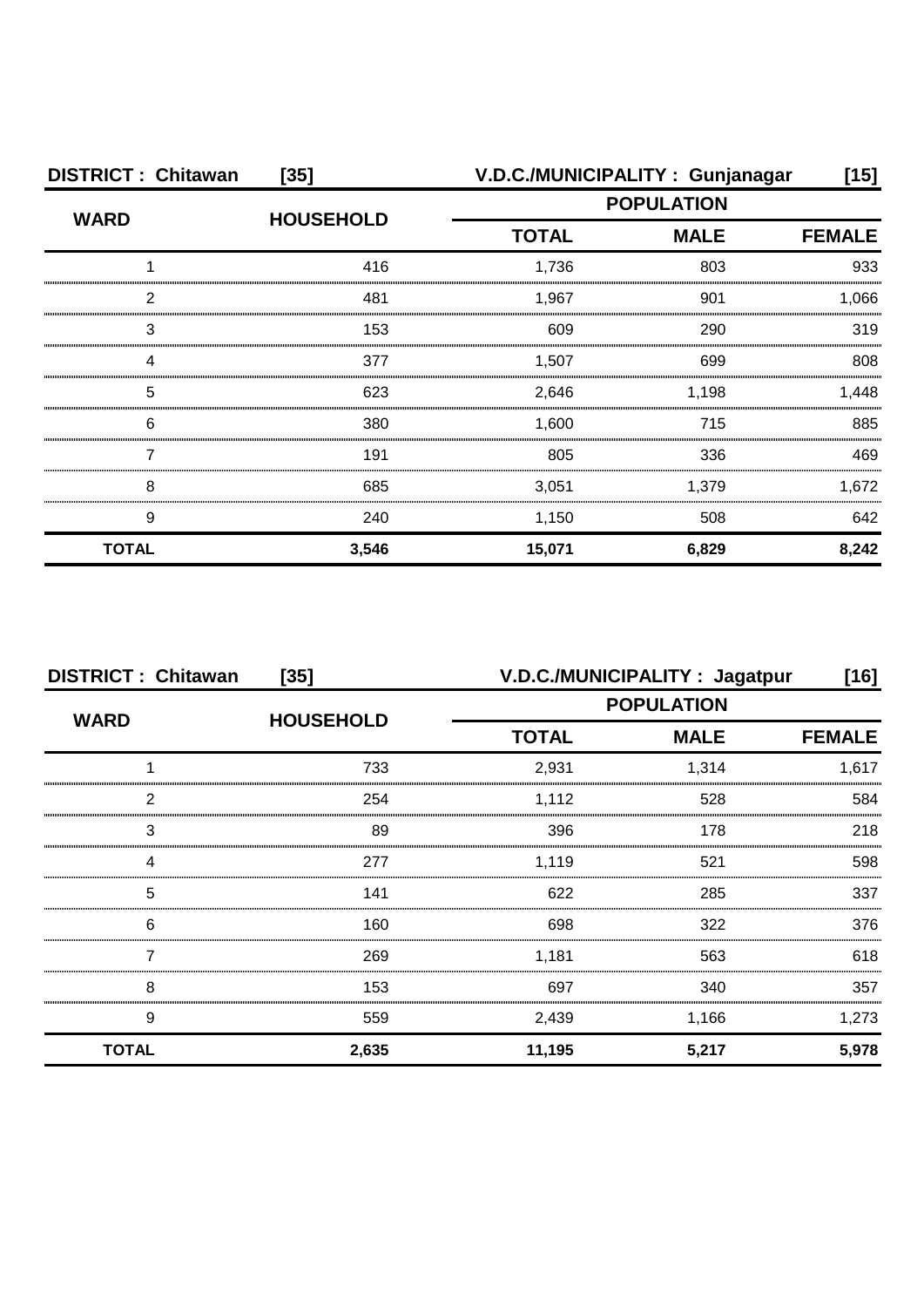| <b>DISTRICT: Chitawan</b><br>$[35]$ |                  | V.D.C./MUNICIPALITY: Jutpani |             | [17]          |
|-------------------------------------|------------------|------------------------------|-------------|---------------|
| <b>WARD</b>                         | <b>HOUSEHOLD</b> | <b>POPULATION</b>            |             |               |
|                                     |                  | <b>TOTAL</b>                 | <b>MALE</b> | <b>FEMALE</b> |
|                                     | 701              | 2,924                        | 1,378       | 1,546         |
| 2                                   | 174              | 772                          | 371         | 401           |
| 3                                   | 417              | 1,782                        | 800         | 982           |
|                                     | 647              | 2,803                        | 1,253       | 1,550         |
| 5                                   | 383              | 1,561                        | 708         | 853           |
| 6                                   | 249              | 1,116                        | 538         | 578           |
|                                     | 208              | 948                          | 436         | 512           |
| 8                                   | 230              | 970                          | 447         | 523           |
| 9                                   | 316              | 1,448                        | 695         | 753           |
| <b>TOTAL</b>                        | 3,325            | 14,324                       | 6,626       | 7,698         |

|              | <b>DISTRICT: Chitawan</b><br>$[35]$ |                   | V.D.C./MUNICIPALITY: Kabilas<br>$[18]$ |                  |  |
|--------------|-------------------------------------|-------------------|----------------------------------------|------------------|--|
| <b>WARD</b>  |                                     | <b>POPULATION</b> |                                        |                  |  |
|              | <b>HOUSEHOLD</b>                    | <b>TOTAL</b>      | <b>MALE</b>                            | <b>FEMALE</b>    |  |
|              | 409                                 | 2,003             | 972                                    | 1,031            |  |
| 2            | 247                                 | 1,202             | 588                                    | 614              |  |
| 3            | 40                                  | 239               | 116                                    | 123              |  |
| Δ            | 92                                  | 447               | 215                                    | 232              |  |
| 5            | 66                                  | 364               | 183                                    | 181              |  |
| 6            | 49                                  | 262               | 121                                    | 141              |  |
|              | 43                                  | 208               | 106                                    | 102 <sub>2</sub> |  |
| 8            | 52                                  | 234               | 110                                    | 124              |  |
| 9            | 166                                 | 856               | 407                                    | 449              |  |
| <b>TOTAL</b> | 1,164                               | 5,815             | 2,818                                  | 2,997            |  |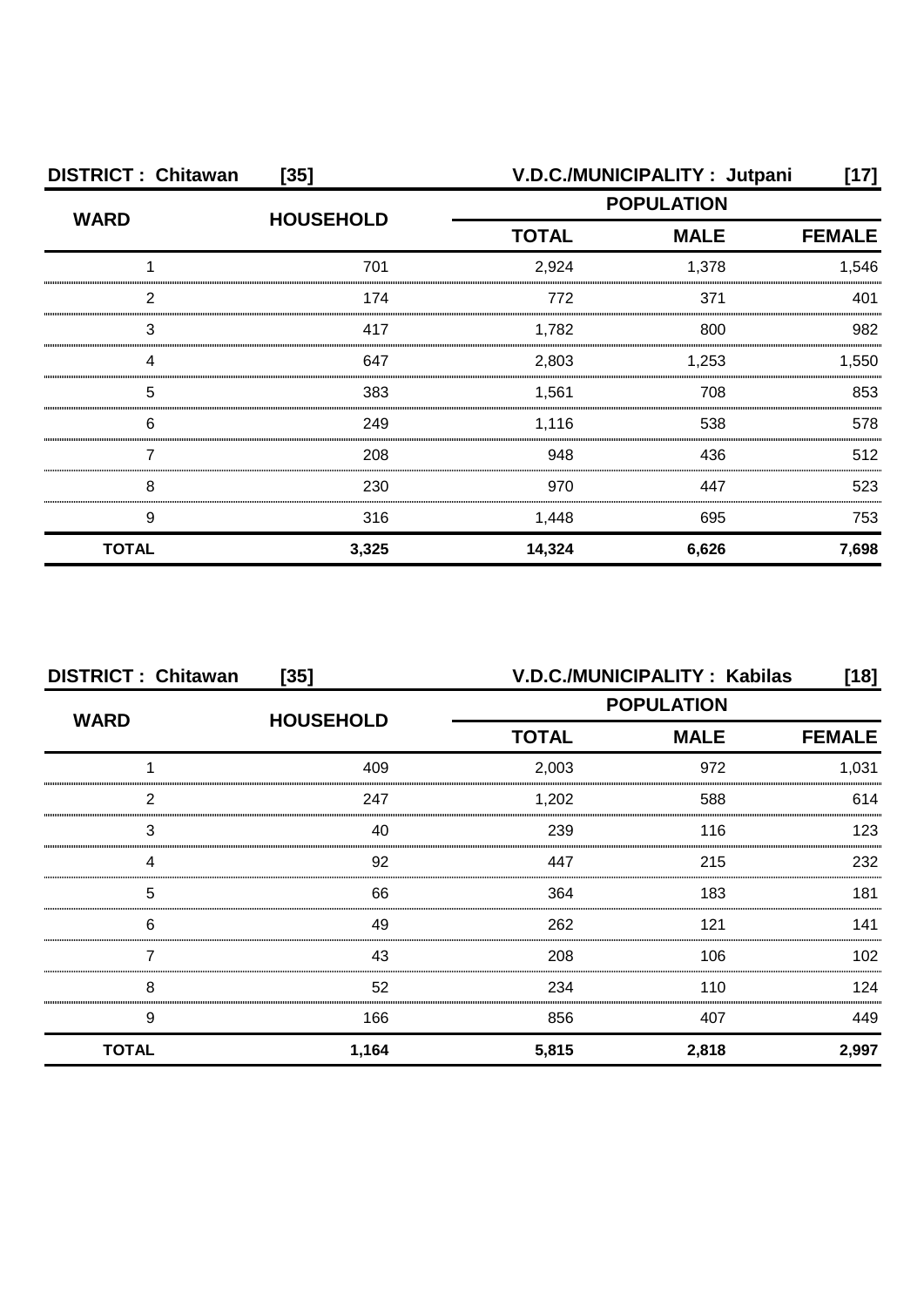| <b>DISTRICT: Chitawan</b><br>$[35]$ |                  | V.D.C./MUNICIPALITY: Kathar |                   | [19]          |
|-------------------------------------|------------------|-----------------------------|-------------------|---------------|
| <b>WARD</b>                         | <b>HOUSEHOLD</b> |                             | <b>POPULATION</b> |               |
|                                     |                  | <b>TOTAL</b>                | <b>MALE</b>       | <b>FEMALE</b> |
|                                     | 158              | 818                         | 352               | 466           |
| 2                                   | 154              | 750                         | 348               | 402           |
| 3                                   | 378              | 1,692                       | 786               | 906           |
|                                     | 141              | 636                         | 300               | 336           |
| 5                                   | 210              | 986                         | 450               | 536           |
| 6                                   | 219              | 997                         | 448               | 549           |
|                                     | 175              | 837                         | 383               | 454           |
| 8                                   | 274              | 1,369                       | 629               | 740           |
| 9                                   | 331              | 1,611                       | 714               | 897           |
| <b>TOTAL</b>                        | 2,040            | 9,696                       | 4,410             | 5,286         |

| <b>DISTRICT: Chitawan</b><br>$[35]$ |                  |                             | <b>V.D.C./MUNICIPALITY: Kaule</b> | [20]          |
|-------------------------------------|------------------|-----------------------------|-----------------------------------|---------------|
| <b>WARD</b>                         | <b>HOUSEHOLD</b> |                             | <b>POPULATION</b>                 |               |
|                                     |                  | <b>TOTAL</b><br><b>MALE</b> |                                   | <b>FEMALE</b> |
|                                     | 67               | 429                         | 221                               | 208           |
| っ                                   | 208              | 1,398                       | 694                               | 704           |
| 3                                   | 140              | 745                         | 373                               | 372           |
|                                     | 90               | 502                         | 270                               | 232           |
| 5                                   | 67               | 371                         | 189                               | 182           |
| 6                                   | 111              | 530                         | 263                               | 267           |
|                                     | 115              | 716                         | 379                               | 337           |
| 8                                   | 82               | 450                         | 236                               | 214           |
| 9                                   | 83               | 473                         | 235                               | 238           |
| <b>TOTAL</b>                        | 963              | 5,614                       | 2,860                             | 2,754         |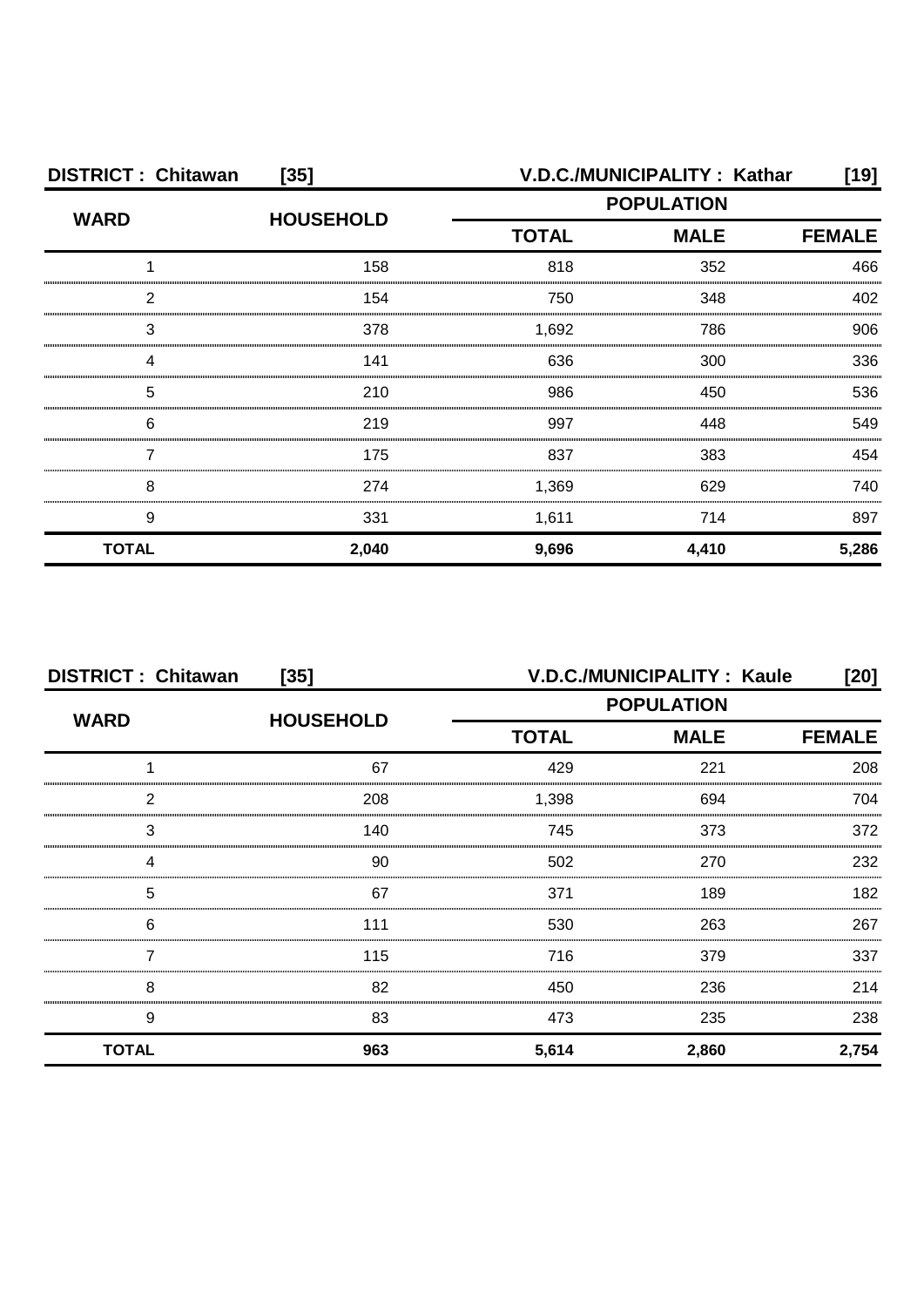| <b>DISTRICT: Chitawan</b><br>$[35]$ |                  |                   | V.D.C./MUNICIPALITY: Khairahani | [21]          |
|-------------------------------------|------------------|-------------------|---------------------------------|---------------|
| <b>WARD</b>                         | <b>HOUSEHOLD</b> | <b>POPULATION</b> |                                 |               |
|                                     |                  | <b>TOTAL</b>      | <b>MALE</b>                     | <b>FEMALE</b> |
|                                     | 439              | 2,078             | 961                             | 1,117         |
| ◠                                   | 634              | 2,892             | 1,332                           | 1,560         |
| 3                                   | 260              | 1,323             | 557                             | 766           |
|                                     | 1,370            | 5,915             | 2,933                           | 2,982         |
| 5                                   | 370              | 1,703             | 782                             | 921           |
| 6                                   | 637              | 2,821             | 1,372                           | 1.449         |
|                                     | 463              | 2,072             | 966                             | 1,106         |
| 8                                   | 431              | 2,035             | 923                             | 1,112         |
| 9                                   | 158              | 691               | 329                             | 362           |
| <b>TOTAL</b>                        | 4,762            | 21,530            | 10,155                          | 11,375        |

| <b>DISTRICT: Chitawan</b><br>$[35]$ |                  |                   | <b>V.D.C./MUNICIPALITY: Korak</b> | [22]          |
|-------------------------------------|------------------|-------------------|-----------------------------------|---------------|
| <b>WARD</b>                         | <b>HOUSEHOLD</b> | <b>POPULATION</b> |                                   |               |
|                                     |                  | <b>TOTAL</b>      | <b>MALE</b>                       | <b>FEMALE</b> |
|                                     | 163              | 864               | 459                               | 405           |
| 2                                   | 35               | 199               | 90                                | 109           |
| 3                                   | 56               | 371               | 186                               | 185           |
| Δ                                   | 64               | 428               | 218                               | 210           |
| 5                                   | 140              | 759               | 381                               | 378           |
| 6                                   | 34               | 230               | 113                               | 117           |
|                                     | 316              | 1,723             | 874                               | 849           |
| 8                                   | 232              | 1,338             | 654                               | 684           |
| 9                                   | 121              | 638               | 321                               | 317           |
| <b>TOTAL</b>                        | 1,161            | 6,550             | 3,296                             | 3,254         |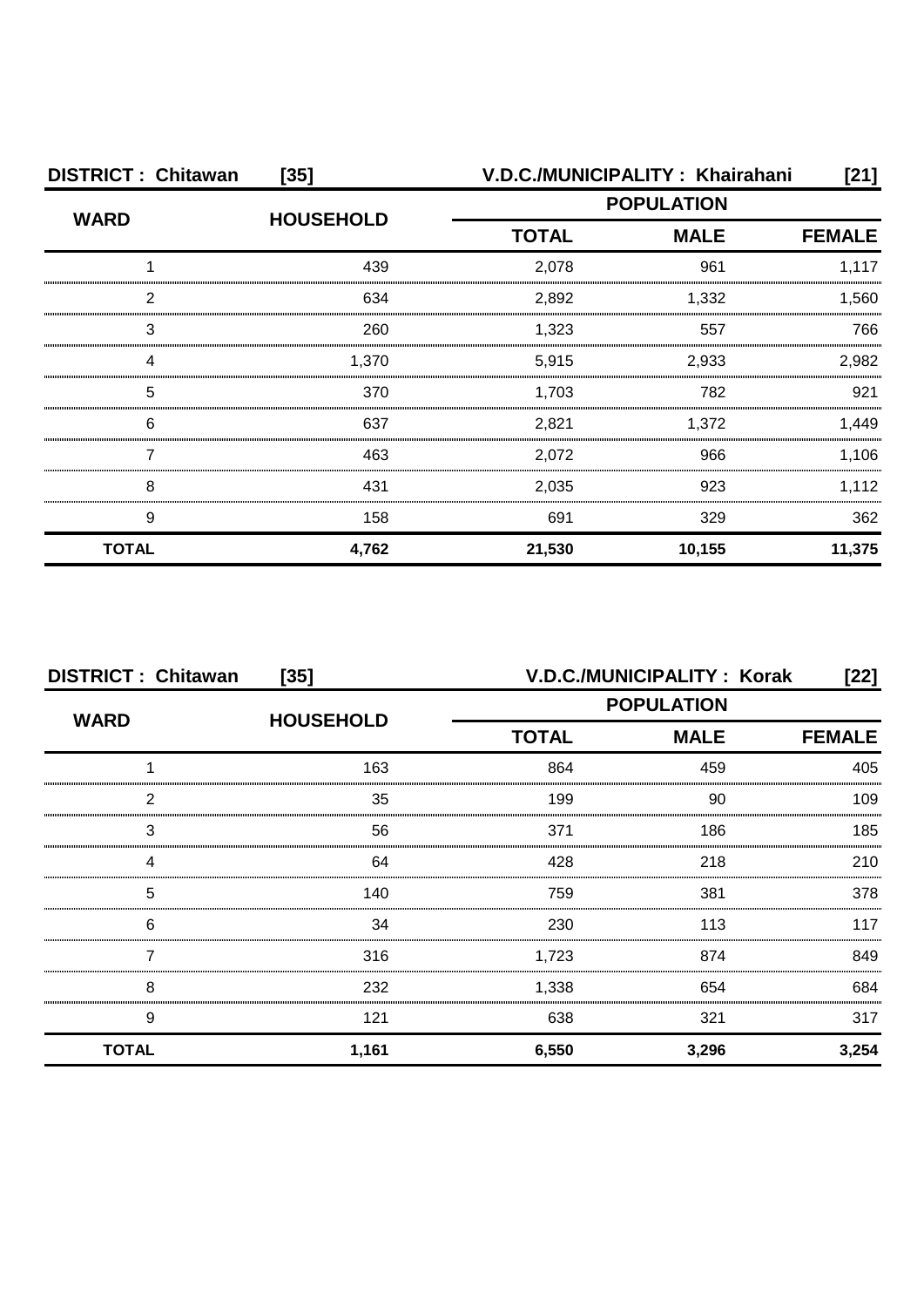| <b>DISTRICT: Chitawan</b><br>$[35]$ |                  | V.D.C./MUNICIPALITY: Kumroj |                   | $[23]$        |
|-------------------------------------|------------------|-----------------------------|-------------------|---------------|
| <b>WARD</b>                         | <b>HOUSEHOLD</b> |                             | <b>POPULATION</b> |               |
|                                     |                  | <b>TOTAL</b>                | <b>MALE</b>       | <b>FEMALE</b> |
|                                     | 200              | 907                         | 437               | 470           |
| ົ                                   | 161              | 788                         | 375               | 413           |
| 3                                   | 264              | 1,204                       | 562               | 642           |
|                                     | 277              | 1,227                       | 585               | 642           |
| 5                                   | 186              | 911                         | 405               | 506           |
| 6                                   | 130              | 613                         | 279               | 334           |
|                                     | 219              | 978                         | 444               | 534           |
| 8                                   | 259              | 1,214                       | 560               | 654           |
| 9                                   | 54               | 240                         | 111               | 129           |
| <b>TOTAL</b>                        | 1,750            | 8,082                       | 3,758             | 4,324         |

| <b>DISTRICT: Chitawan</b><br>$[35]$ |                  | V.D.C./MUNICIPALITY : Lothar<br>[24] |             |               |
|-------------------------------------|------------------|--------------------------------------|-------------|---------------|
| <b>WARD</b>                         | <b>HOUSEHOLD</b> | <b>POPULATION</b>                    |             |               |
|                                     |                  | <b>TOTAL</b>                         | <b>MALE</b> | <b>FEMALE</b> |
|                                     | 111              | 671                                  | 344         | 327           |
| 2                                   | 71               | 475                                  | 250         | 225           |
| 3                                   | 110              | 699                                  | 356         | 343           |
| 4                                   | 98               | 688                                  | 348         | 340           |
| 5                                   | 57               | 367                                  | 179         | 188           |
| 6                                   | 61               | 412                                  | 211         | 201           |
|                                     | 72               | 490                                  | 240         | 250           |
| 8                                   | 81               | 522                                  | 288         | 234           |
| 9                                   | 105              | 723                                  | 367         | 356           |
| <b>TOTAL</b>                        | 766              | 5,047                                | 2,583       | 2,464         |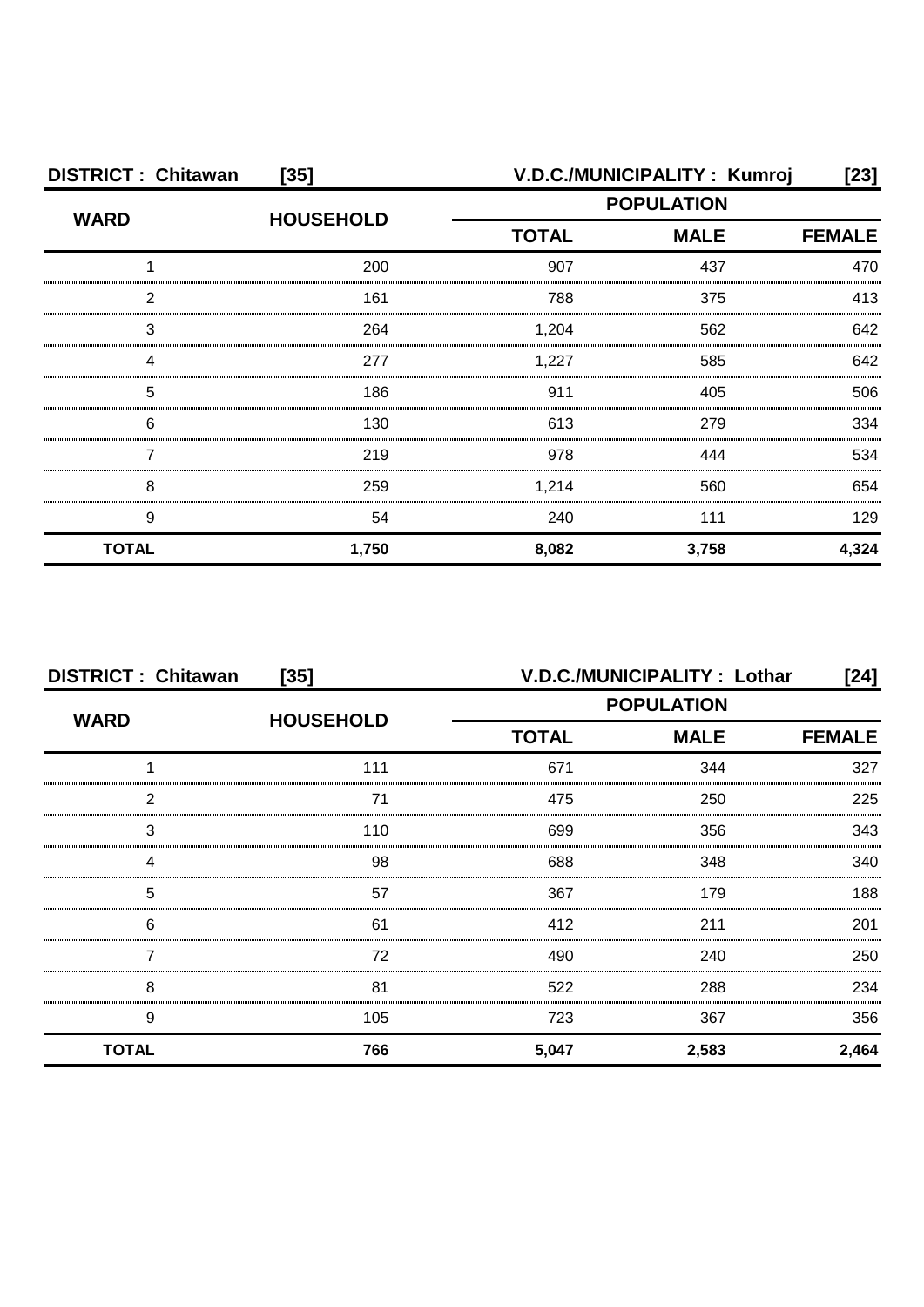| <b>DISTRICT: Chitawan</b> | $[35]$           |                   | V.D.C./MUNICIPALITY: Madi Kalyanpur | [25]          |
|---------------------------|------------------|-------------------|-------------------------------------|---------------|
| <b>WARD</b>               | <b>HOUSEHOLD</b> | <b>POPULATION</b> |                                     |               |
|                           |                  | <b>TOTAL</b>      | <b>MALE</b>                         | <b>FEMALE</b> |
|                           | 122              | 526               | 231                                 | 295           |
| 2                         | 230              | 943               | 420                                 | 523           |
| 3                         | 173              | 673               | 281                                 | 392           |
| Δ                         | 328              | 1,295             | 557                                 | 738           |
| 5                         | 322              | 1,209             | 552                                 | 657           |
| 6                         | 137              | 562               | 266                                 | 296           |
|                           | 176              | 729               | 319                                 | 410           |
| 8                         | 85               | 372               | 179                                 | 193           |
| 9                         | 132              | 527               | 240                                 | 287           |
| <b>TOTAL</b>              | 1,705            | 6,836             | 3,045                               | 3,791         |

| <b>DISTRICT: Chitawan</b><br>$[35]$ |                  | V.D.C./MUNICIPALITY: Mangalpur<br>$[26]$ |             |               |
|-------------------------------------|------------------|------------------------------------------|-------------|---------------|
|                                     |                  | <b>POPULATION</b>                        |             |               |
| <b>WARD</b>                         | <b>HOUSEHOLD</b> | <b>TOTAL</b>                             | <b>MALE</b> | <b>FEMALE</b> |
|                                     | 484              | 2,021                                    | 955         | 1,066         |
| っ                                   | 563              | 2,341                                    | 1.150       | 1.191         |
| 3                                   | 245              | 1.010                                    | 464         | 546           |
|                                     | 502              | 2,101                                    | 1.002       | 1.099         |
| 5                                   | 760              | 3,353                                    | 1.550       | 1.803         |
| 6                                   | 594              | 2,511                                    | 1,177       | 1.334         |
|                                     | 260              | 1,103                                    | 499         | 604           |
| 8                                   | 538              | 2,171                                    | 1,030       | 1,141         |
| 9                                   | 581              | 2,455                                    | 1,143       | 1,312         |
| <b>TOTAL</b>                        | 4,527            | 19,066                                   | 8,970       | 10,096        |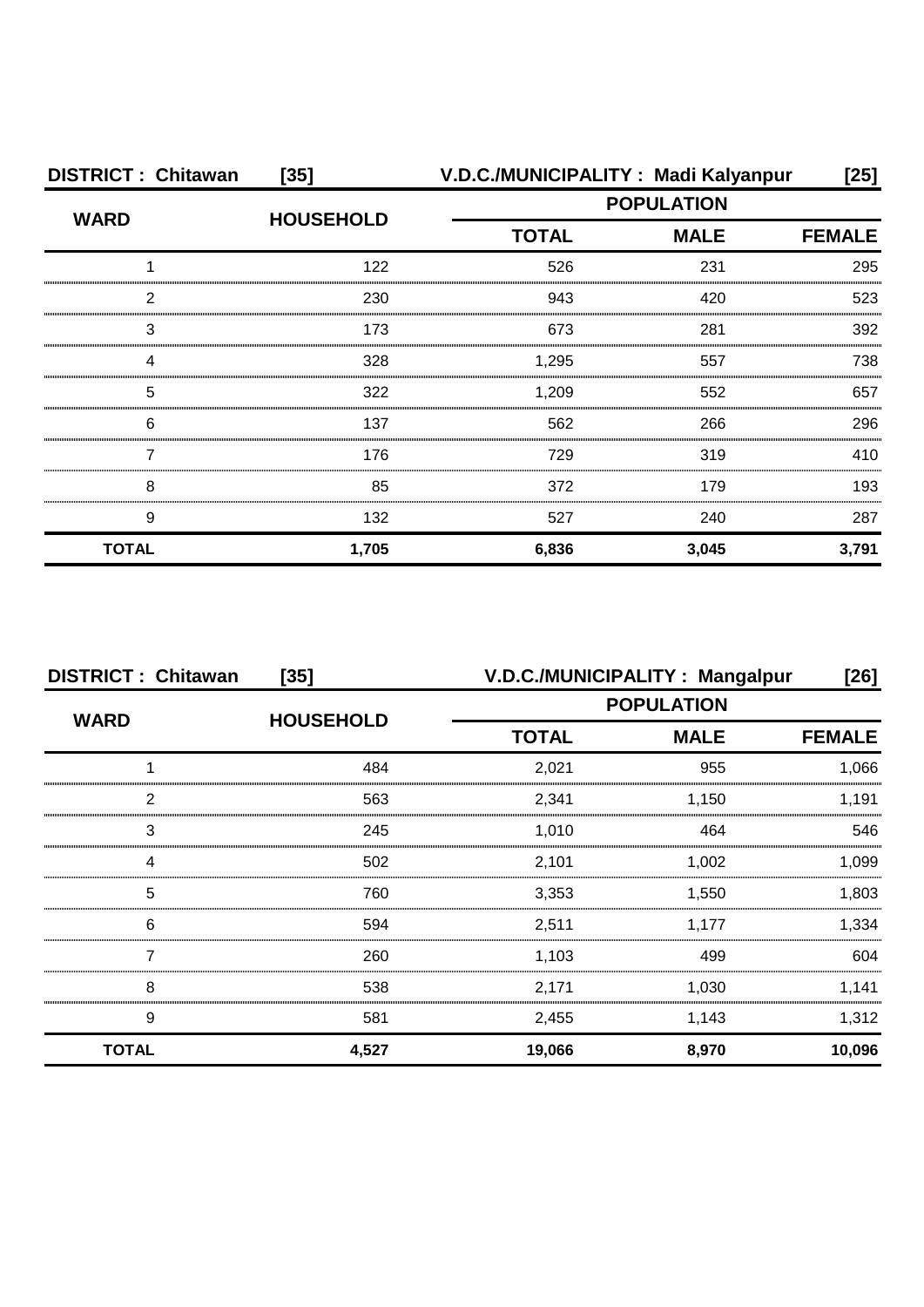| <b>DISTRICT: Chitawan</b><br>$[35]$ |                  | V.D.C./MUNICIPALITY: Meghauli<br>[27] |             |               |
|-------------------------------------|------------------|---------------------------------------|-------------|---------------|
|                                     | <b>HOUSEHOLD</b> | <b>POPULATION</b>                     |             |               |
| <b>WARD</b>                         |                  | <b>TOTAL</b>                          | <b>MALE</b> | <b>FEMALE</b> |
|                                     | 354              | 1,680                                 | 751         | 929           |
| っ                                   | 358              | 1.770                                 | 809         | 961           |
| 3                                   | 298              | 1.429                                 | 653         | 776           |
|                                     | 313              | 1,490                                 | 662         | 828           |
| 5                                   | 628              | 2,851                                 | 1,248       | 1,603         |
| 6                                   | 118              | 598                                   | 271         | 327           |
|                                     | 178              | 839                                   | 387         | 452           |
| 8                                   | 536              | 2,215                                 | 981         | 1,234         |
| 9                                   | 303              | 1,277                                 | 579         | 698           |
| <b>TOTAL</b>                        | 3,086            | 14,149                                | 6,341       | 7,808         |

| <b>DISTRICT: Chitawan</b><br>$[35]$ |                  | V.D.C./MUNICIPALITY : Padampur<br>[28] |                   |               |
|-------------------------------------|------------------|----------------------------------------|-------------------|---------------|
|                                     | <b>HOUSEHOLD</b> |                                        | <b>POPULATION</b> |               |
| <b>WARD</b>                         |                  | <b>TOTAL</b>                           | <b>MALE</b>       | <b>FEMALE</b> |
|                                     | 305              | 1,356                                  | 634               | 722           |
| ົ                                   | 345              | 1.531                                  | 705               | 826           |
| З                                   | 281              | 1.287                                  | 589               | 698           |
| 4                                   | 210              | 956                                    | 448               | 508           |
| 5                                   | 311              | 1,452                                  | 705               | 747           |
| 6                                   | 342              | 1,640                                  | 772               | 868           |
|                                     | 170              | 819                                    | 387               | 432           |
| 8                                   | 912              | 4,129                                  | 2,018             | 2,111         |
| 9                                   | 355              | 1,754                                  | 846               | 908           |
| <b>TOTAL</b>                        | 3,231            | 14,924                                 | 7,104             | 7,820         |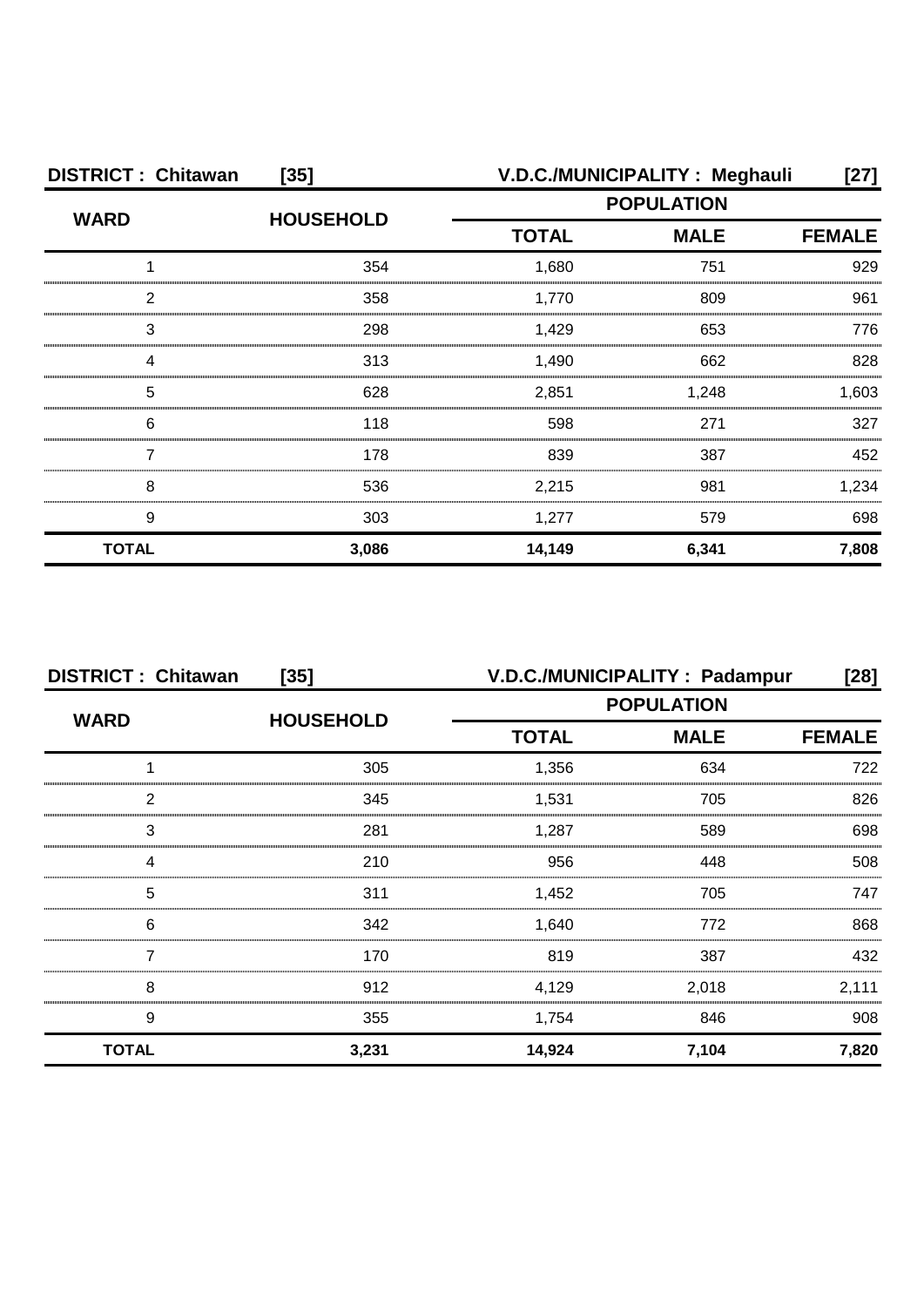| <b>DISTRICT: Chitawan</b><br>$[35]$ |                  |              | V.D.C./MUNICIPALITY: Parbatipur | [29]          |
|-------------------------------------|------------------|--------------|---------------------------------|---------------|
|                                     | <b>HOUSEHOLD</b> |              | <b>POPULATION</b>               |               |
| <b>WARD</b>                         |                  | <b>TOTAL</b> | <b>MALE</b>                     | <b>FEMALE</b> |
|                                     | 107              | 402          | 187                             | 215           |
| າ                                   | 98               | 389          | 173                             | 216           |
| 3                                   | 86               | 353          | 151                             | 202           |
|                                     | 236              | 954          | 437                             | 517           |
| 5                                   | 215              | 874          | 395                             | 479           |
| 6                                   | 230              | 920          | 416                             | 504           |
|                                     | 141              | 588          | 269                             | 319           |
| 8                                   | 301              | 1,223        | 563                             | 660           |
| 9                                   | 200              | 803          | 346                             | 457           |
| <b>TOTAL</b>                        | 1,614            | 6,506        | 2,937                           | 3,569         |

| <b>DISTRICT: Chitawan</b><br>$[35]$ |                  | V.D.C./MUNICIPALITY: Patihani<br>[30] |             |               |
|-------------------------------------|------------------|---------------------------------------|-------------|---------------|
| <b>WARD</b>                         | <b>HOUSEHOLD</b> | <b>POPULATION</b>                     |             |               |
|                                     |                  | <b>TOTAL</b>                          | <b>MALE</b> | <b>FEMALE</b> |
|                                     | 226              | 874                                   | 410         | 464           |
| っ                                   | 302              | 1,226                                 | 550         | 676           |
| 3                                   | 473              | 1.921                                 | 858         | 1,063         |
|                                     | 512              | 2,016                                 | 933         | 1.083         |
| 5                                   | 322              | 1,370                                 | 649         | 721           |
| 6                                   | 165              | 670                                   | 293         | 377           |
|                                     | 213              | 848                                   | 396         | 452           |
| 8                                   | 504              | 1,997                                 | 929         | 1,068         |
| 9                                   | 128              | 578                                   | 264         | 314           |
| <b>TOTAL</b>                        | 2,845            | 11,500                                | 5,282       | 6,218         |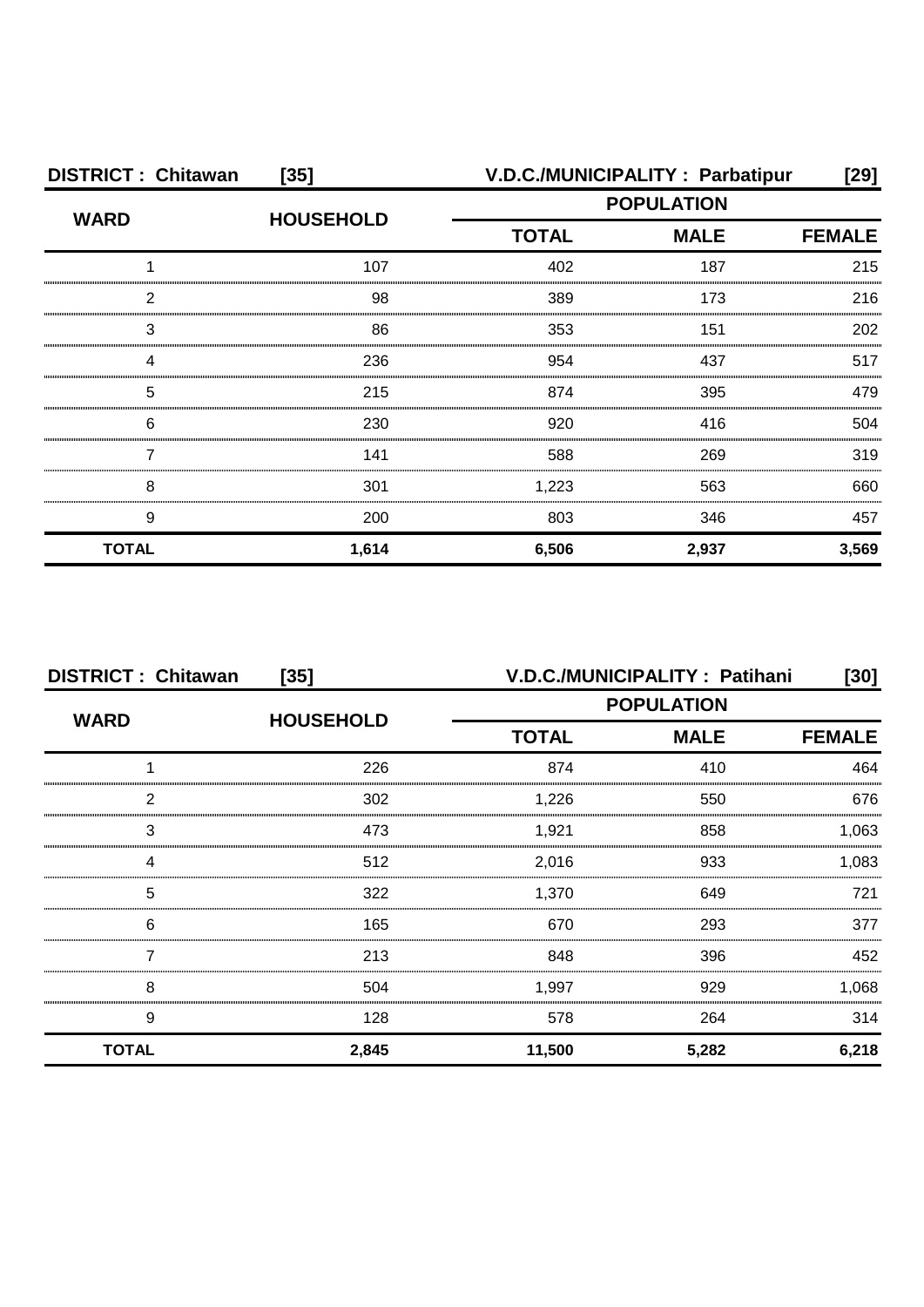| <b>DISTRICT: Chitawan</b><br>$[35]$ |                  | V.D.C./MUNICIPALITY: Piple<br>[31] |                   |               |  |
|-------------------------------------|------------------|------------------------------------|-------------------|---------------|--|
|                                     | <b>HOUSEHOLD</b> |                                    | <b>POPULATION</b> |               |  |
| <b>WARD</b>                         |                  | <b>TOTAL</b>                       | <b>MALE</b>       | <b>FEMALE</b> |  |
|                                     | 126              | 631                                | 315               | 316           |  |
| っ                                   | 146              | 766                                | 354               | 412           |  |
| 3                                   |                  | 59                                 | 24                | 35            |  |
|                                     | 303              | 1,528                              | 744               | 784           |  |
| 5                                   | 523              | 2,414                              | 1,157             | 1.257         |  |
| 6                                   | 475              | 2,397                              | 1.179             | 1.218         |  |
|                                     | 1.356            | 6,107                              | 2.856             | 3,251         |  |
| 9                                   | 325              | 1,553                              | 783               | 770           |  |
| <b>TOTAL</b>                        | 3,265            | 15,455                             | 7,412             | 8,043         |  |

| <b>DISTRICT: Chitawan</b><br>$[35]$ |                  | V.D.C./MUNICIPALITY: Pithuwa<br>[32] |                   |               |
|-------------------------------------|------------------|--------------------------------------|-------------------|---------------|
|                                     | <b>HOUSEHOLD</b> |                                      | <b>POPULATION</b> |               |
| <b>WARD</b>                         |                  | <b>TOTAL</b>                         | <b>MALE</b>       | <b>FEMALE</b> |
|                                     | 434              | 1,807                                | 792               | 1,015         |
| 2                                   | 381              | 1,686                                | 750               | 936           |
| 3                                   | 468              | 2,063                                | 929               | 1,134         |
|                                     | 78               | 312                                  | 133               | 179           |
| 5                                   | 307              | 1.343                                | 620               | 723.          |
| 6                                   | 129              | 565                                  | 283               | 282           |
|                                     | 487              | 2,100                                | 952               | 1,148         |
| 8                                   | 336              | 1,525                                | 699               | 826           |
| 9                                   | 278              | 1,178                                | 538               | 640           |
| <b>TOTAL</b>                        | 2,898            | 12,579                               | 5,696             | 6,883         |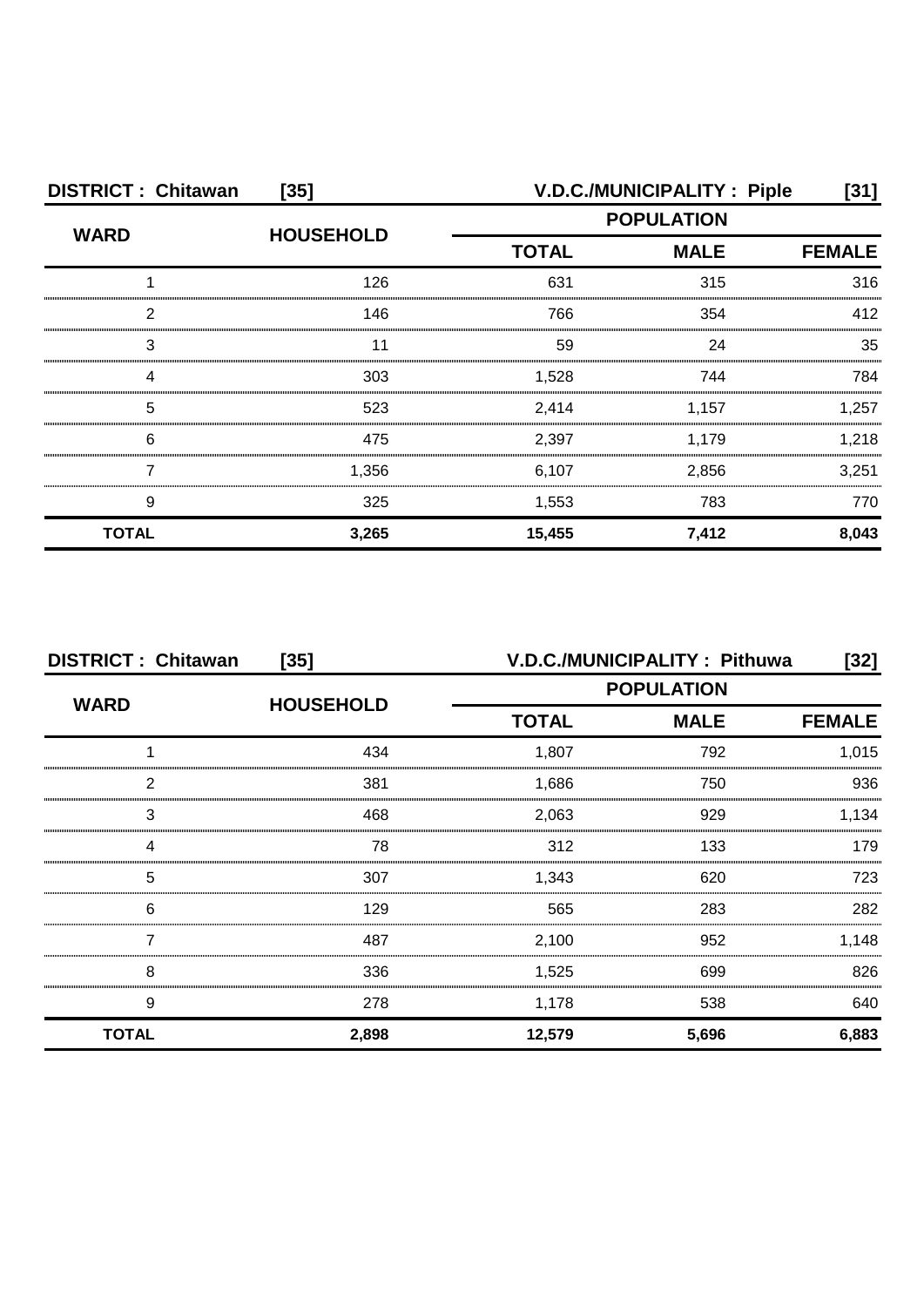| <b>DISTRICT: Chitawan</b> | $[35]$           | V.D.C./MUNICIPALITY: Ratnanagar Municipality |             | $[33]$        |
|---------------------------|------------------|----------------------------------------------|-------------|---------------|
| <b>WARD</b>               | <b>HOUSEHOLD</b> | <b>POPULATION</b>                            |             |               |
|                           |                  | <b>TOTAL</b>                                 | <b>MALE</b> | <b>FEMALE</b> |
| 1                         | 1,141            | 4,999                                        | 2,450       | 2,549         |
| 2                         | 1.063            | 4,589                                        | 2,267       | 2,322         |
| 3                         | 914              | 4,057                                        | 1,949       | 2,108         |
| 4                         | 904              | 4,134                                        | 1,969       | 2,165         |
| 5                         | 791              | 3,502                                        | 1.687       | 1,815         |
| 6                         | 391              | 1,763                                        | 863         | 900           |
| 7                         | 638              | 2,847                                        | 1,344       | 1,503         |
| 8                         | 1,390            | 5,789                                        | 2.790       | 2,999         |
| 9                         | 680              | 2,724                                        | 1,288       | 1,436         |
| 10                        | 884              | 3,492                                        | 1,611       | 1,881         |
| 11                        | 608              | 2,519                                        | 1,151       | 1,368         |
| 12                        | 760              | 3,227                                        | 1,518       | 1,709         |
| 13                        | 687              | 2,725                                        | 1,286       | 1,439         |
| <b>TOTAL</b>              | 10,851           | 46,367                                       | 22,173      | 24,194        |

| <b>DISTRICT: Chitawan</b> | $[35]$           |                   | V.D.C./MUNICIPALITY: Saradanagar | [34]          |
|---------------------------|------------------|-------------------|----------------------------------|---------------|
| <b>WARD</b>               | <b>HOUSEHOLD</b> | <b>POPULATION</b> |                                  |               |
|                           |                  | <b>TOTAL</b>      | <b>MALE</b>                      | <b>FEMALE</b> |
|                           | 554              | 2,295             | 999                              | 1,296         |
| ົ                         | 355              | 1,485             | 634                              | 851           |
| З                         | 211              | 988               | 460                              | 528           |
|                           | 182              | 810               | 370                              | 440           |
| 5                         | 477              | 1,973             | 920                              | 1,053         |
| 6                         | 81               | 376               | 175                              | 201           |
|                           | 218              | 975               | 454                              | 521           |
| 8                         | 285              | 1,169             | 535                              | 634           |
| 9                         | 329              | 1,437             | 640                              | 797           |
| <b>TOTAL</b>              | 2,692            | 11,508            | 5,187                            | 6,321         |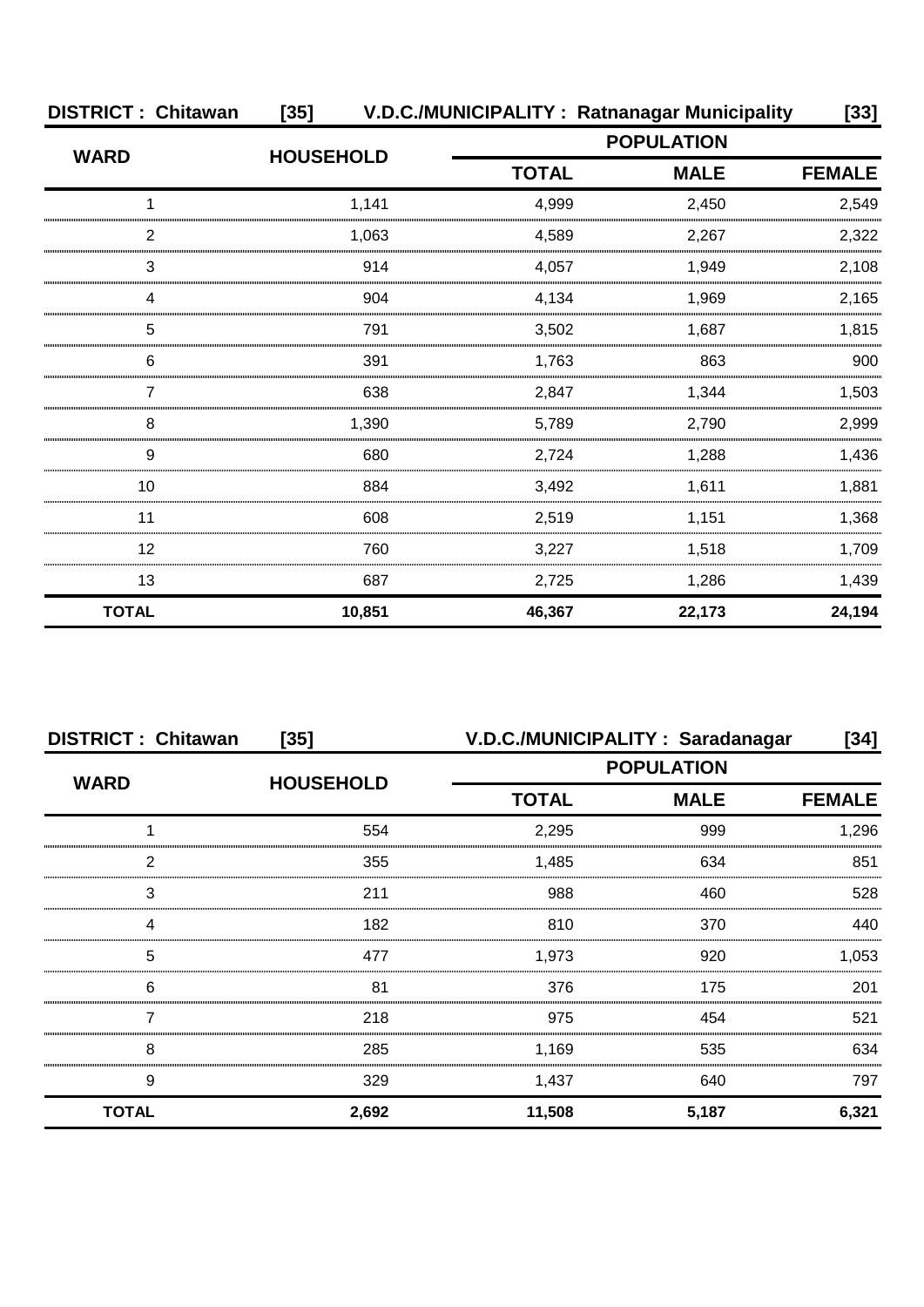| <b>DISTRICT: Chitawan</b><br>$[35]$ |                  |                   | V.D.C./MUNICIPALITY: Shaktikhor | [35]  |  |
|-------------------------------------|------------------|-------------------|---------------------------------|-------|--|
|                                     | <b>HOUSEHOLD</b> | <b>POPULATION</b> |                                 |       |  |
| <b>WARD</b>                         |                  | <b>TOTAL</b>      | <b>MALE</b>                     |       |  |
|                                     | 172              | 982               | 493                             | 489   |  |
| ົ                                   | 91               | 542               | 269                             | 273   |  |
| 3                                   | 133              | 846               | 423                             | 423   |  |
|                                     | 250              | 1,229             | 602                             | 627   |  |
| 5                                   | 213              | 937               | 465                             | 472   |  |
| 6                                   | 138              | 680               | 334                             | 346   |  |
|                                     | 238              | 1,177             | 554                             | 623   |  |
| 8                                   | 348              | 1,646             | 810                             | 836   |  |
| 9                                   | 326              | 1,379             | 647                             | 732   |  |
| <b>TOTAL</b>                        | 1,909            | 9,418             | 4,597                           | 4,821 |  |

| <b>DISTRICT: Chitawan</b><br>$[35]$ |                  | V.D.C./MUNICIPALITY: Sibanagar<br>[36] |                   |               |
|-------------------------------------|------------------|----------------------------------------|-------------------|---------------|
|                                     | <b>HOUSEHOLD</b> |                                        | <b>POPULATION</b> |               |
| <b>WARD</b>                         |                  | <b>TOTAL</b>                           | <b>MALE</b>       | <b>FEMALE</b> |
|                                     | 142              | 594                                    | 272               | 322           |
| 2                                   | 164              | 705                                    | 312               | 393           |
| 3                                   | 104              | 432                                    | 197               | 235           |
| Δ                                   | 198              | 808                                    | 337               | 471           |
| 5                                   | 403              | 1,665                                  | 747               | 918           |
| 6                                   | 169              | 690                                    | 309               | 381           |
|                                     | 168              | 713                                    | 331               | 382           |
| 8                                   | 322              | 1,268                                  | 561               | 707           |
| 9                                   | 198              | 799                                    | 355               | 444           |
| <b>TOTAL</b>                        | 1,868            | 7,674                                  | 3,421             | 4,253         |